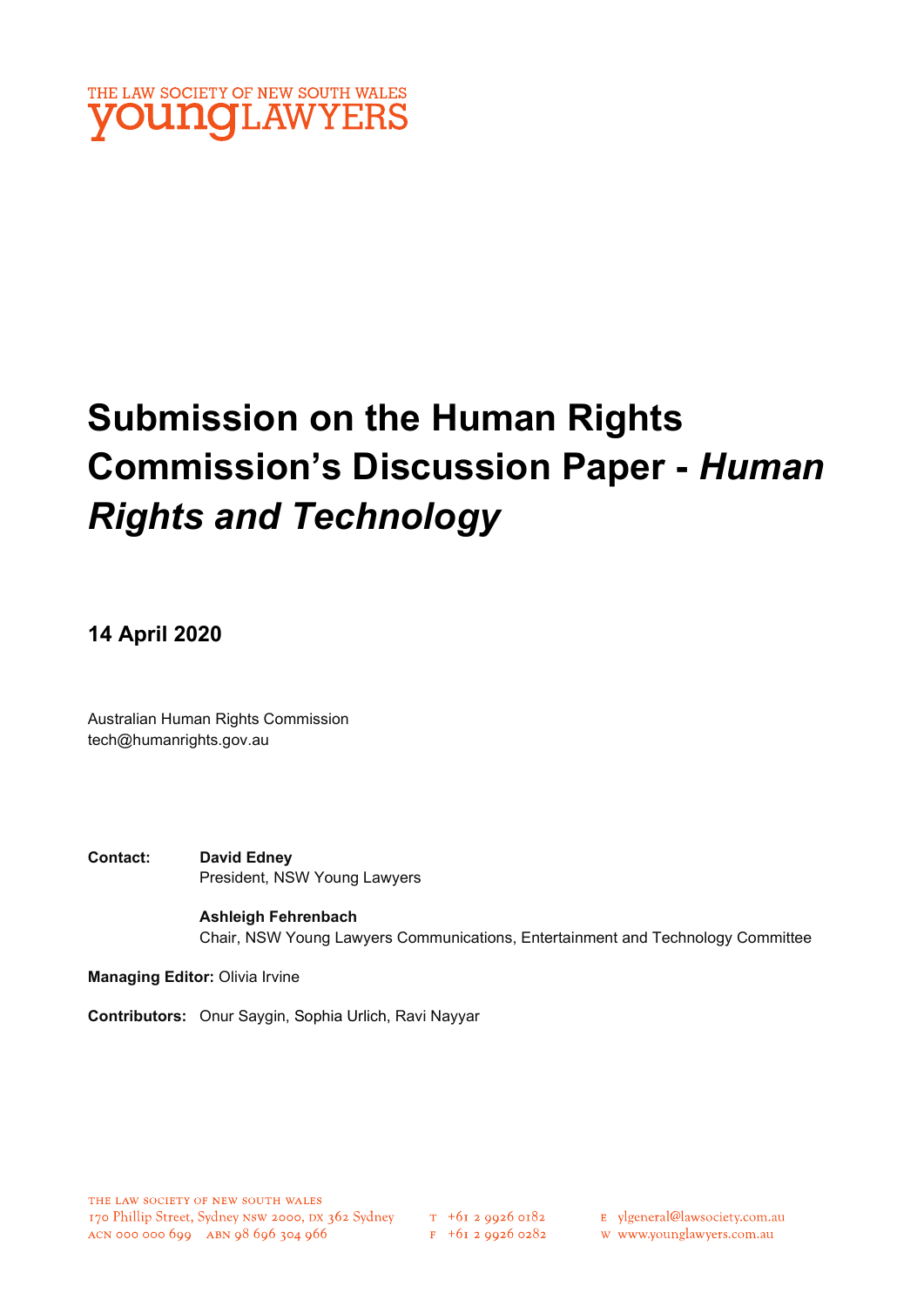The NSW Young Lawyers Communications, Entertainment and Technology Committee (Committee) makes the following submission in response to the Human Rights and Technology Discussion Paper

### NSW Young Lawyers

NSW Young Lawyers is a division of The Law Society of New South Wales. NSW Young Lawyers supports practitioners in their professional and career development in numerous ways, including by encouraging active participation in its 15 separate committees, each dedicated to particular areas of practice. Membership is automatic for all NSW lawyers (solicitors and barristers) under 36 years and/or in their first five years of practice, as well as law students. NSW Young Lawyers currently has over 15,000 members.

The Communications, Entertainment and Technology Law Committee of NSW Young Lawyers aims to serve the interests of lawyers, law students and other members of the community concerned with areas of law relating to information and communication technology (including technology affecting legal practice), intellectual property, advertising and consumer protection, confidential information and privacy, entertainment, and the media. As innovation inevitably challenges custom, the CET Committee promotes forward thinking, particularly about the shape of the law and the legal profession.

# Summary of Recommendations

The NSW Young Lawyers Communications, Entertainment and Technology Law Committee (the CET Committee) welcomes the opportunity to comment on Human Rights and Technology Discussion Paper (Discussion Paper) on behalf of NSW Young Lawyers.

The Committee has responded to the selected questions outlined below and have otherwise not made submissions on the remaining questions. The Committee has outlined considerations that it recommends the Australian Human Rights Commission (the Commission) take into account when reviewing these issues. The Committee hopes that these considerations provide helpful guidance to the Committee in conducting this review.

- 1. Proposal 4: 'The Australian Government should introduce a statutory cause of action for serious invasion of privacy'.
	- i. The CET Committee submits that private sector decision-making should be subject to such an action, and
	- ii. That such an action much be formulated with consideration to:
		- a. the difficulty of retrieving information that has been breached,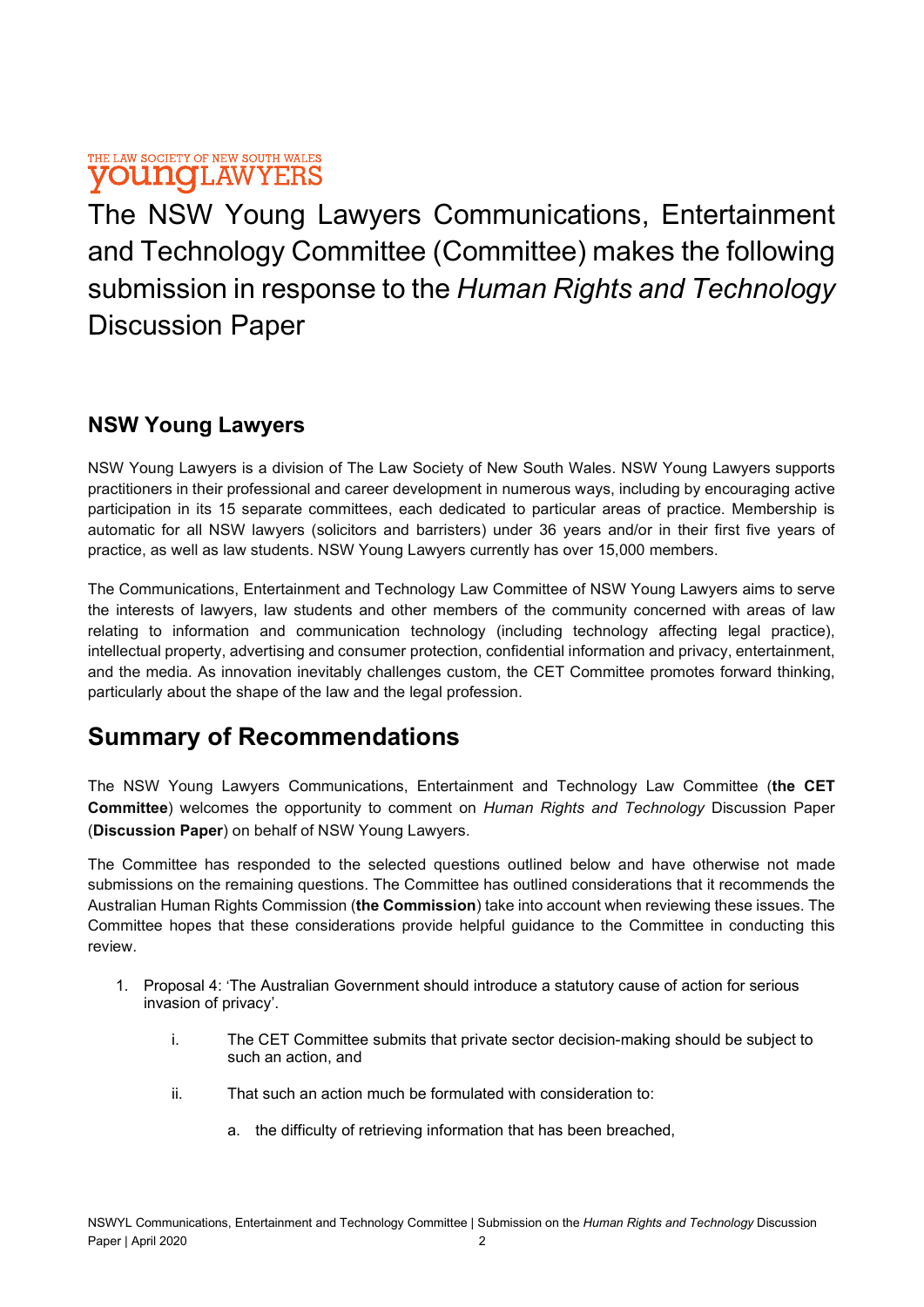- b. the emotional and social harm to the purported victim in the situation, to be assessed on the balance of probabilities, and
- c. the potential longevity, or delayed crystallisation of potential harm, should be accounted for in the formulation.
- 2. The CET Committee next considers Proposal 11: 'The Australian Government should introduce a legal moratorium on the use of facial recognition technology in decision-making that has a legal, or similarly significant, effect for individuals, until an appropriate legal framework has been put in place.'
	- i. The CET Committee submits the uniquity of facial recognition and other biometric data requires careful legal treatment, and
	- ii. The CET Committee supports the moratorium on the technology.
- 3. Question C: 'Does Australian law need to be reformed to make it easier to assess the lawfulness of an AI-informed decision-making system, by providing better access to technical information used in AI-informed decision-making systems such as algorithms?'
	- i. The CET Committee submits that reform will be required in an administrative law context, and
	- ii. That accessibility required to determine lawfulness will include technical information, institutional processes, and data sources, particularly where a system relies on personal or private information.
- 4. Proposal 7: The Australian Government should introduce legislation regarding the explainability of AIinformed decision-making. This legislation should make clear that, if an individual would have been entitled to an explanation of the decision were it not made using AI, the individual should be able to demand: (a) a non-technical explanation of the AI-informed decision, which would be comprehensible by a lay person, and (b) a technical explanation of the AI-informed decision that can be assessed and validated by a person with relevant technical expertise…'
	- i. The CET Committee submits that it supports the introduction of a right of explainability;
	- ii. That some proposed changes are necessary to existing administrative review to ensure the efficacy of such a right;
	- iii. The importance and correlated expectation of human oversight, and
	- iv. Administrative law protections should be favoured over the protection of trade secrecy.
- 5. Question B: 'Where a person is responsible for an AI-informed decision and the person does not provide a reasonable explanation for that decision, should Australian law impose a rebuttable presumption that the decision was not lawfully made?'
	- i. The CET Committee supports the introduction of rebuttable presumption due to the significance and normative consistency within administrative law.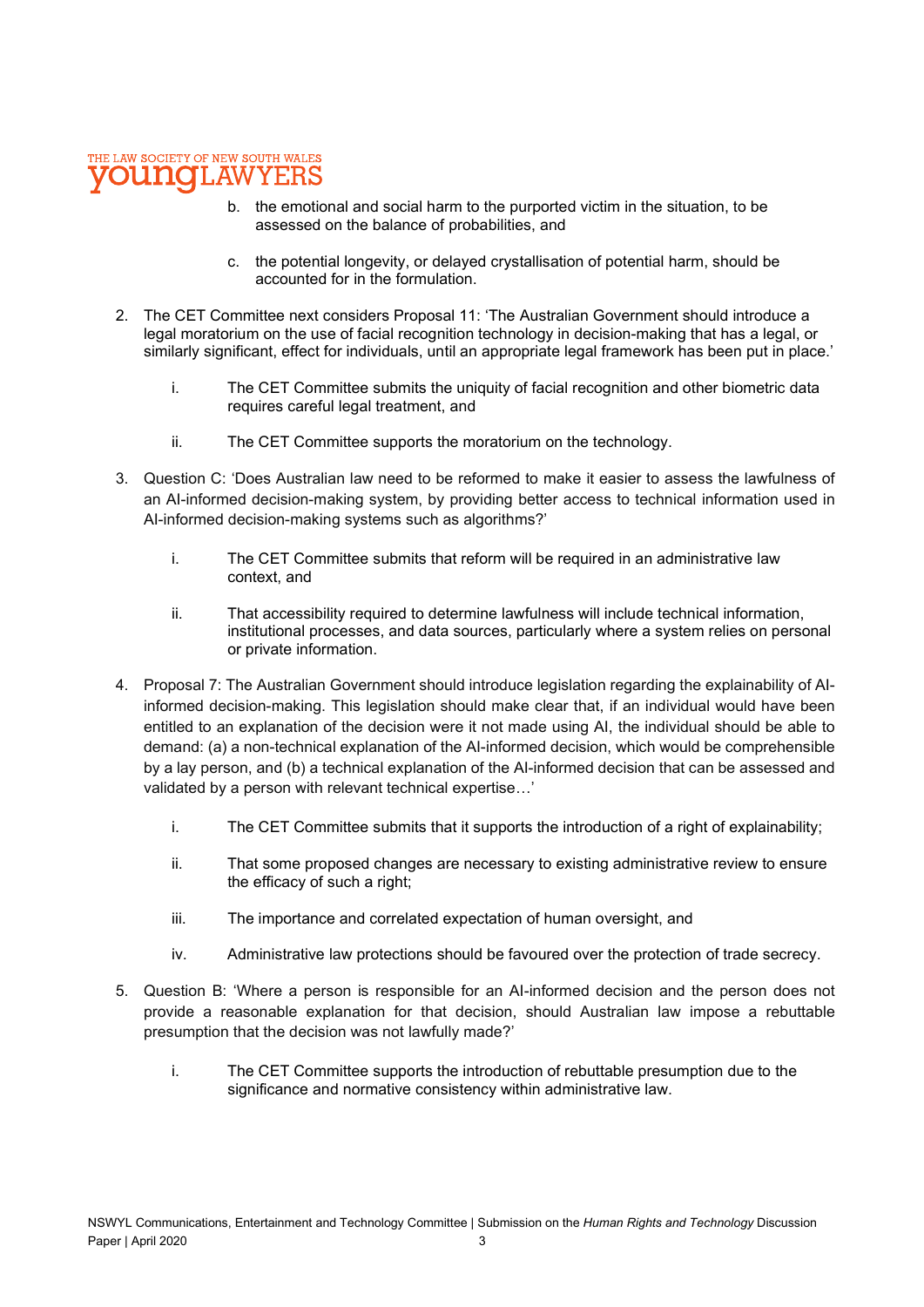- 6. Question D: 'How should Australian law require or encourage the intervention by human decisionmakers in the process of AI-informed decision-making?'
	- i. The CET Committee submits that accountability and explainability are key principles to successful AI, and require at a minimum, the capacity for human intervention;
	- ii. That a proposed list of 'Requirements' should be used to evaluate the accountability and explainability of a decision-making system;
	- iii. That any introduction of legislation in this area would need to be technology and sector neutral, and
	- iv. That minimum requirements are necessary to ensure ongoing commitment to transparency beyond the developer phase.
- 7. Question F: 'What should be the key features of a regulatory sandbox to test AI-informed decisionmaking systems for compliance with Human Rights? In particular…'
	- i. The CET Committee submits that a regulatory sandbox may be a significant measure to respond to the rapid development of the sector;
	- ii. That technological neutrality, or a multi-sector specific system would be necessary to ensure universal Human Rights;
	- iii. That in addition to Human Rights, key areas will include privacy, data governance, and cyber security.
	- iv. Regarding criteria of entry, the CET Committee submits that requirements of cyber security expertise and solvency will be necessary to preserve efficacy;
	- v. That a multi-disciplinary, multi-stakeholder approach is necessary;
	- vi. That the aims of the sandbox, on balance, should supersede other legal rights such as trade secrets, and
	- vii. That the sandbox should be evaluated by reference to the Commission's proposed 'Requirements' at minimum;
- 8. Proposal 10: 'The Australian Government should introduce legislation that creates a rebuttable presumption that the legal person who deploys an AI-informed decision-making system is legally liable for the use of the system.'
	- i. The CET Committee supports such a right as the logical and practical extension of accountability.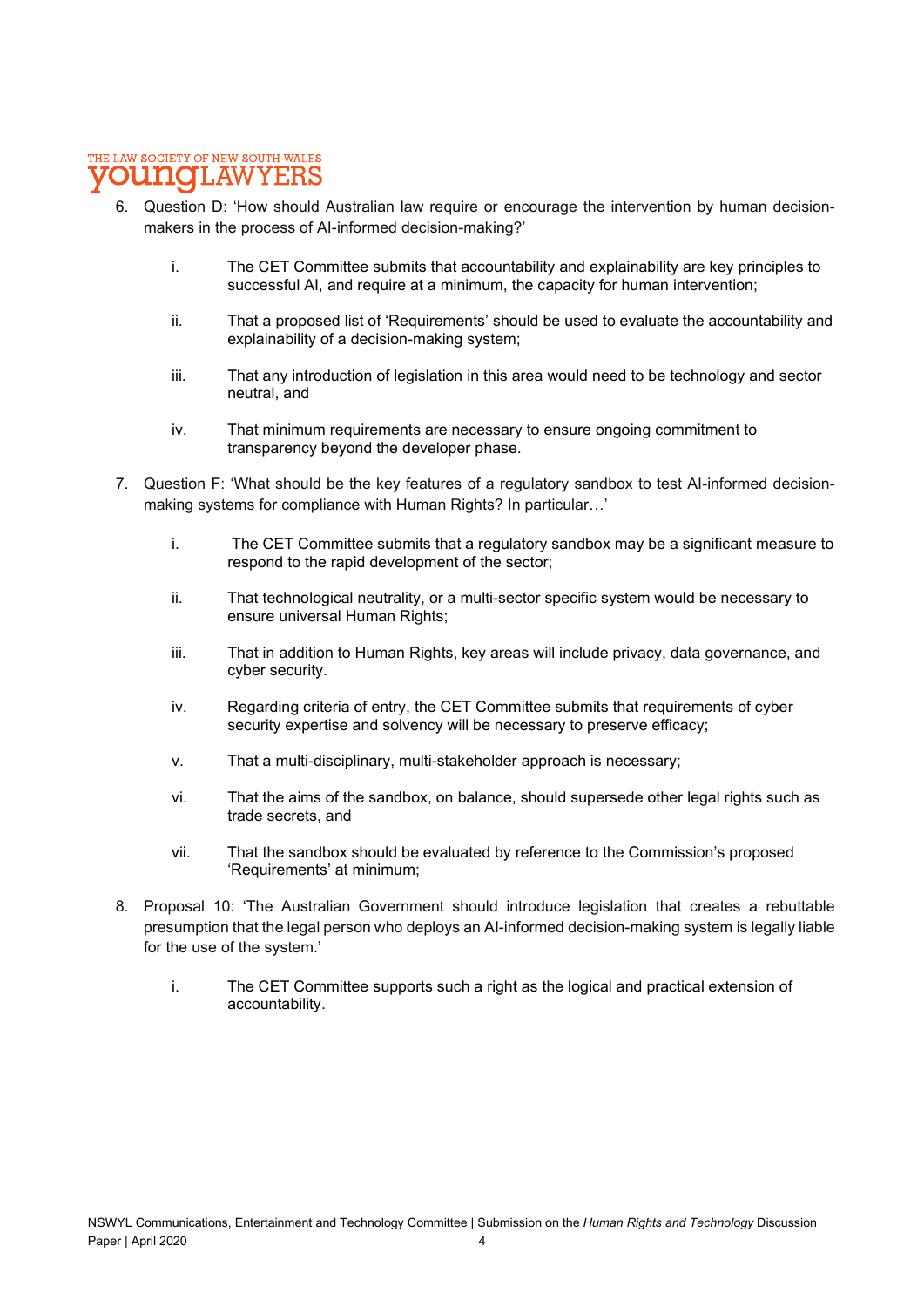# 1. Privacy

- 1. The impact on Human Rights of inadequate controls on the storage, transmission and use of sensitive personal information about individuals is not only of concern in the domain of government decision-makers. It is also the concern of decision-makers in private entities (ie companies), whose adverse decisions can equally cause detriment to individuals.<sup>1</sup>
- 2. Where private entities use AI to process data about an individual in a way which discriminates against that individual, for example by informing whether to provide goods or services to the individual, those entities should be accountable to explain the source of the data,<sup>2</sup> what the data is and provide a basic explanation of the process by which the decision was made.<sup>3</sup>
- 3. As more sophisticated AI and models of data analysis are developed, unless adequately regulated, private entities may increasingly be able to covertly use data collected without the individual's knowledge (or with their knowledge but without their full understanding)<sup>4</sup> to discriminate against that individual and in doing so, impact an individual's ability to obtain essentials such as employment,  $5$  housing,  $6$  loans  $7$  and healthcare. <sup>8</sup> Additionally, an individual's ability to obtain insurance and membership to various organisations could similarly be impacted.
- 4. Furthermore, if unchecked, there may be flow on effects and an entrenchment of biases adverse to an individual. For example, if a data source that has been consulted to make a decision is erroneous and as a consequence an adverse decision is made, the fact that this decision has been made may then itself constitute a piece of information which other private entities may rely on in their decision-making. This would create a cascading series of adverse decisions.<sup>9</sup>

<sup>1</sup> For example, an individual's creditworthiness: Andrew Selbst and Solon Barocas, 'The Intuitive Appeal of Explainable Machines' (2018) 87(3) Fordham Law Review 1085, 1102-1104; Christian Ernst, 'Artificial Intelligence and Autonomy: Self Determination in the Age of Automated Systems' in Thomas Wischmeyer and Timo Rademacher (ed), Regulating Artificial Intelligence (Springer, 2020) 53, 55 [4]-[5].

<sup>2</sup> Moritz Hennemann, 'Artificial Intelligence and Competition Law' in Thomas Wischmeyer and Timo Rademacher (ed), Regulating Artificial Intelligence (Springer, 2020) 361, 368 [16], 369 [18]. 3 Selbst (n 1) 1102-1104.

<sup>4</sup> Eg. Gabriele Bucholtz, 'Artificial Intelligence and Legal Tech: Challenges to the Rule of Law' in Thomas Wischmeyer and Timo Rademacher (ed), Regulating Artificial Intelligence (Springer, 2020) 175, 178[5]; Steven Seybold, 'Somebody's Watching Me: Civilian Oversight of Data-Collection Technologies' (2015) 93(4) Texas Law Review 1029, 1040; Selbst (n 1) 1101.

<sup>5</sup> Alexander Tischbirek, 'Artificial Intelligence and Discrimination: Discriminating Against Discriminatory Systems' in Thomas Wischmeyer and Timo Rademacher (ed), Regulating Artificial Intelligence (Springer, 2020) 103, 112 -113 [25]-[26].

<sup>6</sup> Bryan Casey, Ashkon Farhangi, and Roland Vogt, 'Rethinking Explainable Machines: The GDPR's "Right to Explanation" Debate and the Rise of Algorithmic Audits in Enterprise' (2019) 34(1) Berkeley Technology Law Journal 143, 147.

<sup>7</sup> Selbst (n 1) 1102-1104; Ernst (n 1) 55 [4]-[5].

 $^8$  Fruzsina Molnar-Gabor, 'Artificial Intelligence in Healthcare: Doctors, Patients and Liabilities' in Thomas Wischmeyer and Timo Rademacher (ed), Regulating Artificial Intelligence (Springer, 2020) 337, 337. 9 For example, flow on effects of a creditworthiness decision: Selbst (n 1) 1102-1104.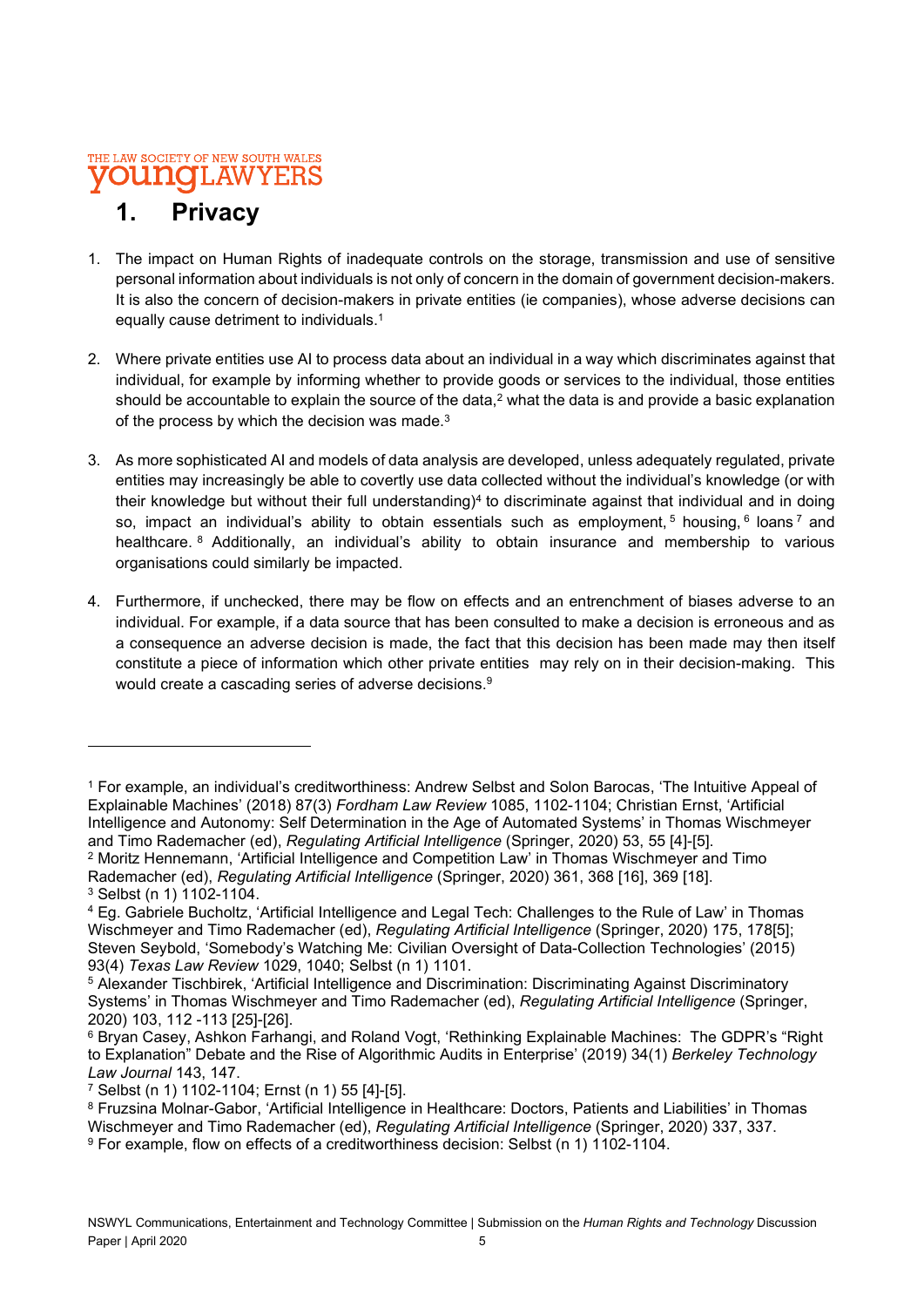- 5. Another important consideration in the context of Human Rights and technology is use of data collected (and potentially processed by AI) about an individual by a private entity to then set a unique price point for that individual.<sup>10</sup> For example, the IP address combined with behavioural purchase information about an individual may allow for a website that aggregates flights to set a price and present it in a way which maximises its profit against a specific individual. Presently, such a business is not accountable to explain the technology they use to tailor the price point to their customer. Indeed, to do so is likely to render the technology less effective, however, the impact on the individual may be a slight, but important loss of autonomy.<sup>11</sup>
- 6. Where a private entity uses a dataset which contains sensitive data about an individual and makes a decision to discriminate in the goods or services they will provide to the individual, the individual should at least have the right to know what specific information about them was consulted in making the decision. They should also be able to evaluate that information themselves (either directly or by providing it to a third party for analysis).

### Proposal 4

- 7. Summary: The CET Committee supports Proposal 4 and submits that private sector decision-making should be subject to such an action, and that such an action must be formulated with consideration to:
	- i. the difficulty of retrieving information that has been breached,
	- ii. the emotional and social harm to the purported victim in the situation, to be assessed on the balance of probabilities, and
	- iii. the potential longevity, or delayed crystallisation of potential harm, should be accounted for in the formulation.
- 8. The CET Committee suggests that some of the key considerations in formulating any legislation in this area should be that:
	- i. Private information, once exposed because of a serious invasion of privacy, is difficult to retrieve or erase and often permanently remains in the public domain. The burden of proving that adequate mitigative steps were taken should lie with the entity responsible for the serious invasion of privacy. This could be realised through inclusion of such a rebuttable presumption as part of any legislation.
	- ii. Harm that flows from a serious invasion of privacy may not only be financial but also emotional or reputational. In acknowledgement of this, remedies should include the ability to order a party that has committed a serious invasion of privacy to take steps to mitigate emotional or reputational damage to the extent this is possible, for example, to destroy the offending material and any copies. Furthermore, the information in question should be made accessible to the individual whose privacy has been breached.

<sup>10</sup> Ernst (n 1) 66[37].

<sup>11</sup> Ibid, 66 [37].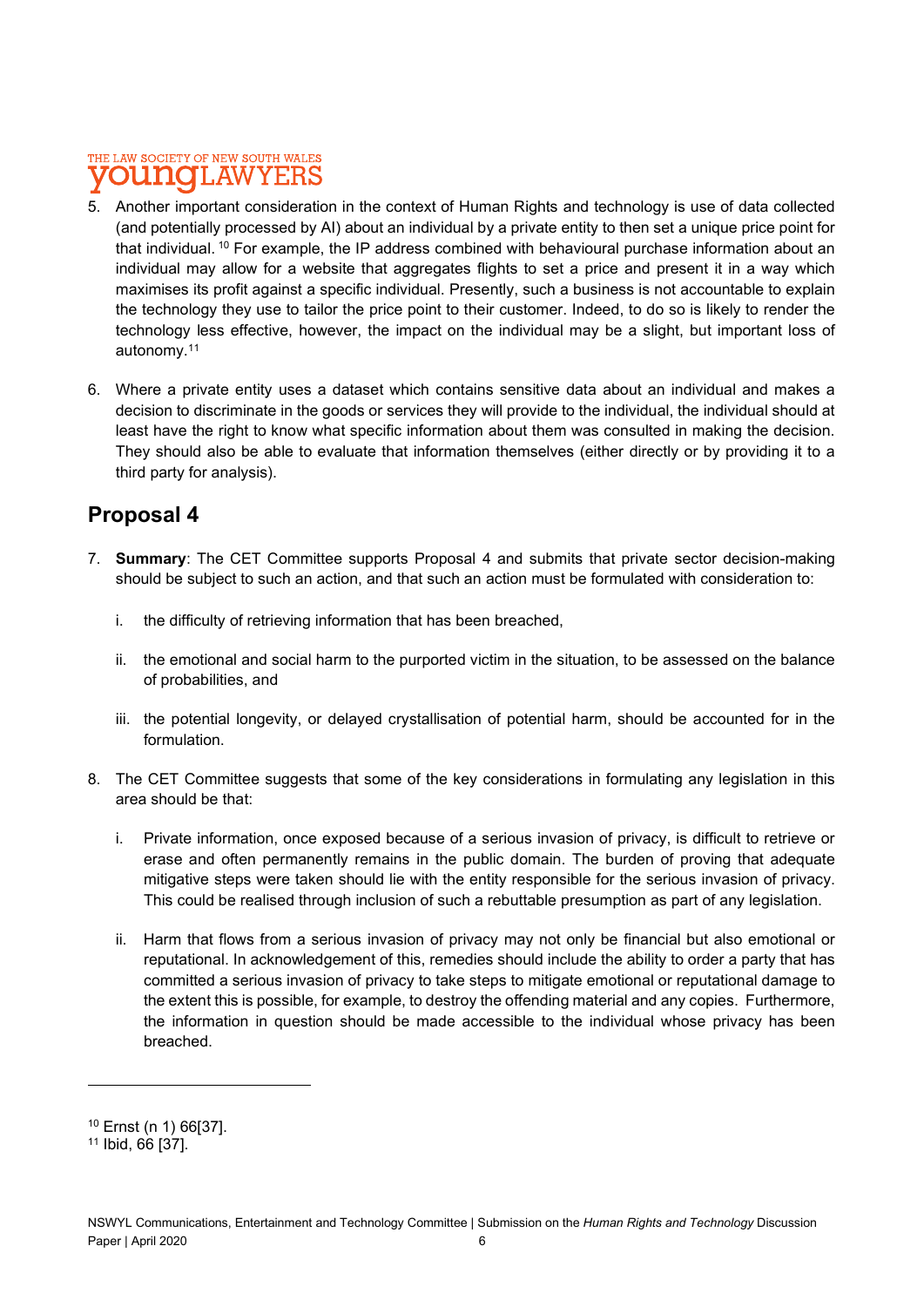- iii. In many cases there are difficulties associated with showing a connection between a serious invasion of privacy and harm to the relevant individual. For example, harm to an individual whose sensitive personal information is collected without their consent and by no fault of their own may not immediately suffer harm. However, they may suffer harm many years later when a public or private decision-maker consults a dataset informed by that sensitive personal information.<sup>12</sup>
- 9. Any cause of action created should extend liability to downstream transactions by third parties<sup>13</sup> who know or ought to reasonably know that the information they are dealing with has come into their possession because of a serious invasion of privacy and do not respond accordingly. For example, we can compare this to the responsibility of intermediary platforms to remove content which is cited to be a breach of intellectual property, or to a more directly problematic behaviour, such as selling or purchasing the misappropriated private information. The exact nature of the liability for third parties should reflect other areas of law, such as torts, with degrees of liability and damages in proportion to culpability.
- 10. The CET Committee proposes further that serious consideration should be given to whether there should be a standalone punitive element to any such cause of action. This would ensure that, notwithstanding a lack of harm to the individual whose privacy has been breached, if the event is of the requisite seriousness, a financial or practical consequence should flow to the person or entity responsible for the serious invasion of privacy.

### Proposal 11

- 11. Summary: The CET Committee supports Proposal 11 and submits the uniquity of facial recognition and other biometric data requires careful legal treatment and supports the moratorium on the technology.
- 12. Ubiquitous collection of, and reliance on, any biometric information for the purpose of making decisions that affect the rights of citizens, absent adequate consequences for misuse of the power, creates space for the significant infringement of Human Rights.
- 13. Biometric data should be considered "sensitive information" per the meaning under The General Data Protection Regulation 2016/679 and should be presumed to be excluded from most automated decisions.<sup>14</sup> A lack of transparency around this kind of 'sensitive' data may allow for both knowing and inadvertent discrimination.
- 14. This is in part because collection of this kind will often be partly or fully covert: if the individual whose data is collected does not have access to information about the kind or quality of data that is being collected about them, they will be unable to inform their actions on the basis of that information.<sup>15</sup> This means that the individual is less likely to "censor their own activities"<sup>16</sup> which may give commercial or government bodies aggregate data based on their everyday behaviours without their knowledge. This can allow for

 $12$  Hennemann (n 2).

<sup>13</sup> Hennemann (n 2) 380-381 [41]-[42].

<sup>14</sup> Buchholtz (n 4) 189 [28]-[29].

<sup>15</sup> Seybold (n 4) 1038.

<sup>16</sup> Ibid 1038.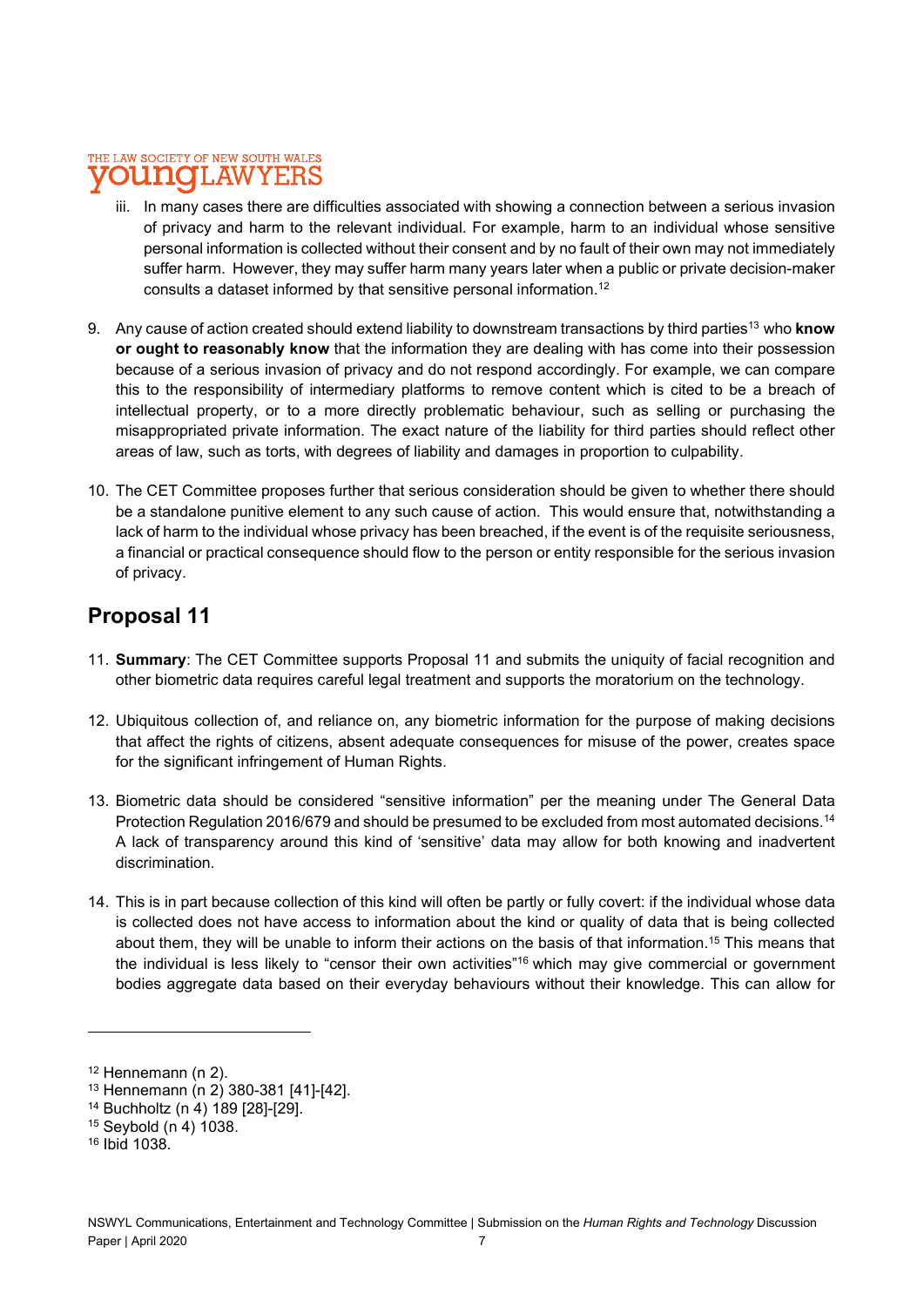inferences on everything from buying habits to political and religious beliefs.<sup>17</sup> Without oversight of how these inferences impact decisions, any discrimination which may occur may not be evaluated.

- 15. Where an individual is informed of this collection, they may not be aware of how this information impacted the decision that was made (most problematic where an adverse decision results). This may mean that rather than failing to censor behaviour, they may refrain from protected activities, such as political protest, for fear of how this information may be used.<sup>18</sup>
- 16. This will be particularly problematic where the use of the technology relates to intelligence or police investigation, which, by its nature, is excluded from most existing transparency requirements. Such lack in transparency is of substantial importance where that technology is potentially discriminatory and where reliance on such technology impacts the rights of communities and individuals.<sup>19</sup> For example, the NSW Police Force's use of Suspect Target Management Plan is a non-transparent algorithm which enables police to track persons of interest, or persons related to subjects. An analysis of those targeted by the system found disproportionate and overwhelming focus on young. Aboriginal Australian subjects, <sup>20</sup> who, as a result of the targeting, may have experienced a greatly increased number of police encounters which may not have been justified by the legal standard of reasonable suspicion.<sup>21</sup> The need for transparency here also needs to be balanced with the protection of the public at large, and the practicality of law enforcement bodies being able to complete their duties in a pragmatic manner.
- 17. AI systems thrive on data, meaning there is a strong incentive for information to be stored in an indiscriminate manner, particularly as technology advances allow us to store more data for longer.<sup>22</sup> The static nature of facial information, which is similar in nature to a person's fingerprints, dental evidence, iris scans or DNA, warrants extra protections. The enormous specificity of this data makes it uniquely valuable in a financial sense to any government or commercial organisation that may use this information.
- 18. This raises important issues of the security of that information, as, in the hands of criminals, biometric information, and detailed logs of a person's whereabouts and behavioural patterns exposes them to enhanced risks relating to identity theft and scamming. Careful considerations about how this information can be stored and transmitted and which organisations should be allowed to process and share this information are a necessary step as this trend evolves.<sup>23</sup> Public organisations which use biometric information or derivative data to inform decisions should not be able to defer the responsibility of protecting that information to private service providers.<sup>24</sup>

<sup>17</sup> Ibid 1038.

<sup>18</sup> Ibid 1039.

<sup>19</sup> Seybold (n 4) 1039: The author notes the example of a New York Police Department secret program targeting Muslim communities.

<sup>&</sup>lt;sup>20</sup> Vicki Sentas and Camilla Pandolfini, Policing Young People in NSW: A Study of the Suspect Target Management Plan (Report, Youth Justice Coalition NSW 2017).

<sup>21</sup> Timo Rademacher, 'Artificial Intelligence and Law Enforcement' in Thomas Wischmeyer and Timo Rademacher (ed), Regulating Artificial Intelligence (Springer, 2020) 225, 45[33].

<sup>22</sup> Seybold (n 4) 1036.

<sup>23</sup> Seybold (n 4) 1037; Hoffman Riem, 10[29]

<sup>&</sup>lt;sup>24</sup> Wolfgang Hoffman-Riem, 'Artificial Intelligence as a Challenge for Law and Regulation' in Thomas Wischmeyer and Timo Rademacher (ed), Regulating Artificial Intelligence (Springer, 2020) 1, 8 [25].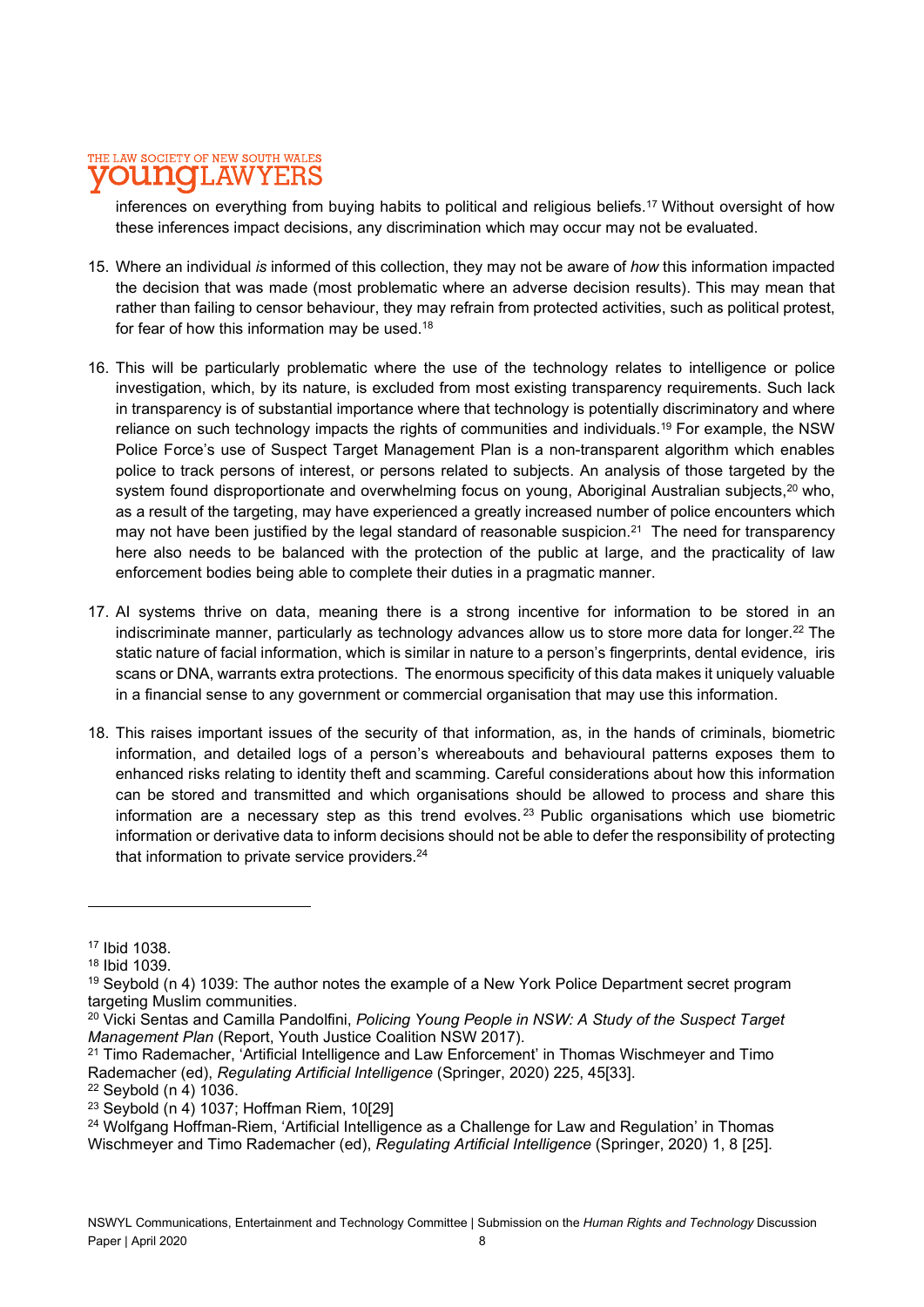#### THE LAW SOCIETY OF NEW SOUTH WALES **OUINOI** AW YE:RS

19. The simplicity with which personal information can be collected, transmitted, stored and used as a direct result of new technologies should not be the factor which determines whether such technologies should be allowed to go unchecked within society. The sensitivity of this kind of data should require greater accountability, not less. Pending an appropriate legal framework, a moratorium should be in place.

# 2. Decision-Making and Public Access

- 20. The transparency, accountability and accessibility of an AI or algorithmic system is essential to the effective legal and normative evaluation of AI technologies and the decisions they produce.
- 21. Besides its use in entertainment, employment, banking and social media, AI-informed or algorithmicallysupported decision-making is already a key part of government decision processes.<sup>25</sup> As reliance on emerging technologies by government organisations expands, we must consider how decisions made with the support of, or independently by, AI or algorithms are, and should be, regulated by administrative law.
- 22. Individuals subject to these decisions will have questions about the conclusions reached by AI-informed decision-making systems. These questions may get to the basis of a decision, or the mechanics of the decision-making process, and are likely to demand meaningful explanations for the decisions reached.<sup>26</sup>
- 23. AI-informed decision-making systems come with the risk of bearing 'wrong' (normatively or factually) decisions, which may be difficult to detect and explain. These decisions may be based on inaccurate, biased or incomplete information and data,<sup>27</sup> and, importantly, may adversely affect or infringe the Human Rights of the individuals or groups to which they apply.<sup>28</sup> This may cause or contribute to real-world harms.<sup>29</sup>
- 24. The CET Committee submits that a guiding principle in the quest to regulate AI-informed and algorithmic decision-making systems, and the decisions they produce, should be to ensure that governments and the legal persons behind them are properly accountable for any resulting negative consequences<sup>30</sup> through regulation and liability.

<sup>&</sup>lt;sup>25</sup> Pintarch v Deputy Commissioner of Taxation [2018] FCAFC 79 [47].

<sup>26</sup> Selbst (n 1) 1118.

<sup>&</sup>lt;sup>27</sup> Yoan Hermstrüwer, 'Artificial Intelligence and Administrative Decisions Under Uncertainty' in Thomas Wischmeyer and Timo Rademacher (ed), Regulating Artificial Intelligence (Springer, 2020) 199, 213 [44]; Tischberek (n 5) 104 [4].

<sup>28</sup> Tischberek (n 5) 105 [5].

<sup>29</sup> Hermstrüwer (n 26) 213 [47] balancing false negatives against false positives, 216 [56], [60] ("gaming").

<sup>30</sup> Thomas Wischmeyer, 'Artificial Intelligence and Transparency: Opening the Black Box' in Thomas

Wischmeyer and Timo Rademacher (ed), Regulating Artificial Intelligence (Springer, 2020) 75, 78; Hoffman-Riem (n 23) 10 [29]-[30].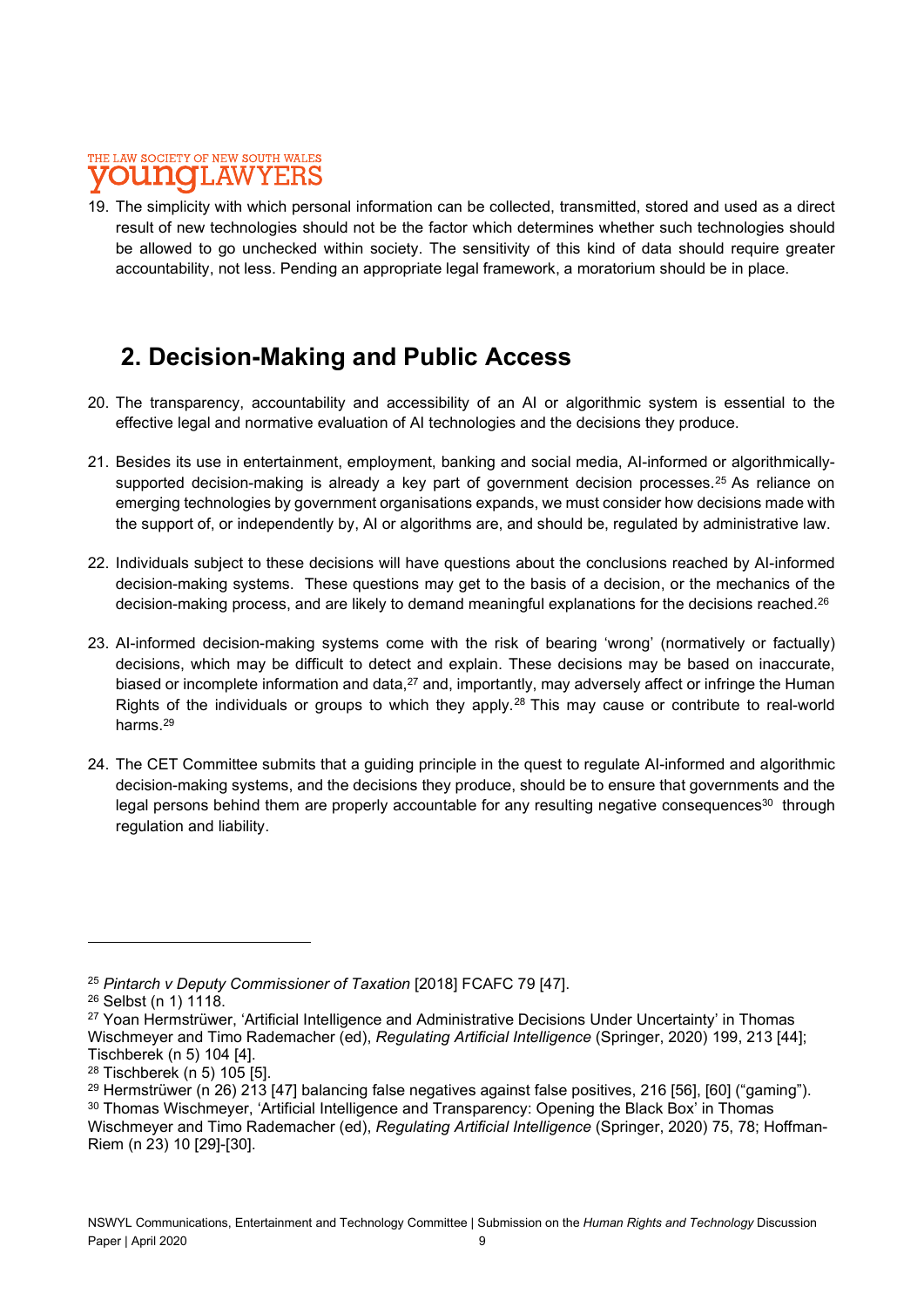- 25. The CET Committee further submits that appropriate human oversight of, responsibility for, and intervention in AI-informed decision-making is extremely important. This is especially the case where such decision-making is fully automated.<sup>31</sup>
- 26. Australian law will need to determine who will be legally liable for AI-informed decisions, fully automated or otherwise. There will also be an increased need for individuals in the Australian legal system who are properly equipped to explain and defend AI-informed decision-making systems and the decisions they produce.<sup>32</sup>

### Question C

- 27. **Summary:** The CET Committee submits that:
	- i. reform will be required in an administrative law context; and
	- ii. that accessibility required to determine lawfulness will include technical information, institutional processes, and data sources, particularly where a system relies on personal or private information.
- 28. The CET Committee submits that law reform will be necessary to appropriately assess the lawfulness of AI-informed decision-making systems and the decisions they produce, by providing access to:
	- Technical information used in the development of the system, (such as the model, "values and constraints that shape…conceptualization", how these values shaped the machine learning, and "how outputs…inform final decisions"); $^{33}$
	- Information on "institutional process" around system outputs, including how they are used, and "what role discretion play[s];"<sup>34</sup> and,
	- The personal/private data upon which such decisions are based.<sup>35</sup>
- 29. The CET Committee notes that the appropriateness of access will be factually dependent and will not require public disclosure in all cases. For example, disclosure in a civil action versus a public reporting requirement such as publication of an impact statement.

<sup>31</sup> Hermstrüwer (n 26) 219-220, [70]-[71]; Selbst (n 1) 1139.

<sup>32</sup> Wsichmeyer (n 29) 95 [43].

<sup>33</sup> Selbst (n 1) 1130.

<sup>34</sup> Ibid 1132.

<sup>35</sup>Tischberek (n 5) 117; Nadja Braun Binder, 'Artificial Intelligence and Taxation: Risk Management in Fully Automated Taxation Procedures' in Thomas Wischmeyer and Timo Rademacher (ed), Regulating Artificial Intelligence (Springer, 2020) 295, 298: the author discusses two examples from the interpretation of the GDPR; Selbst (n 1) 1134.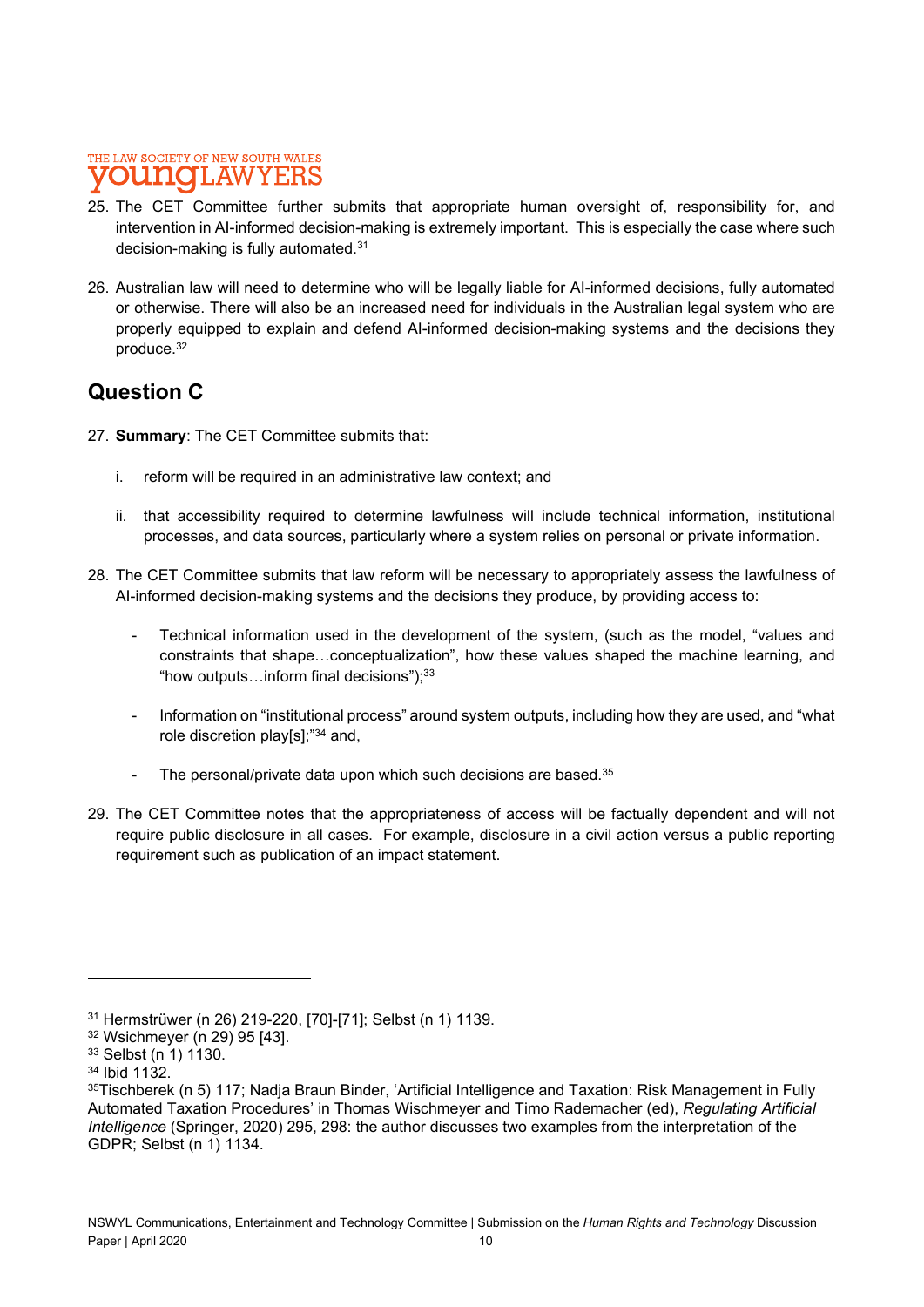# Proposal 7

- 30. Summary: The CET Committee submits that it supports the introduction of a right of explainability and that:
	- i. some proposed changes are necessary to existing administrative review to ensure the efficacy of such a right:
	- ii. The importance and correlated expectation of human oversight, and
	- iii. Administrative law protections should be favoured over the protection of trade secrecy.
- 31. The CET Committee agrees that the Australian Government should introduce legal requirements regarding the "explainability" of AI-informed decision-making<sup>36</sup> to set the bar regarding the reasonableness of explanations. This is in keeping with current requirements in administrative law in which reasons for decisions are provided and would also help promote Human Rights.
- 32. Matters relevant to the content and quality of explanations may include the purpose of the explanation (ie to allow for judicial or administrative accountability),  $37$  and the level of detail and technicality in an explanation.<sup>38</sup>
- 33. The Committee agrees that the legislation enacted should make it clear that, if an individual would have had an administrative right to an explanation of the decision if made without AI support, then the individual should be able to request:
	- A non-technical explanation of the AI-informed decision, which would be "interpretable"<sup>39</sup> by a lay person and with the aim of providing individuals and courts with the "knowledge…to initiate or conduct a judicial or administrative review of a decision:"<sup>40</sup> and
	- A technical explanation of the AI-informed decision that could be assessed and validated by a person with relevant technical expertise.<sup>41</sup>
- 34. As a point of comparison, s13(1) of the Administrative Decisions (Judicial Review) Act 1977 (Cth) (ADJR Act) presently provides that where a person aggrieved by a relevant decision can apply to a court to have it reviewed, that person is entitled to request the person who made the decision to provide a statement of reasons, being '…a statement in writing setting out the findings on material questions of fact, referring to the evidence or other material on which those findings were based and giving the reasons for the decision'.

<sup>36</sup> Wischmeyer (n 29) 87 [26].

<sup>37</sup> Ibid 78 [6].

<sup>38</sup> Ibid 77[4].

<sup>39</sup> Selbst (n 1) 1110; Wischemeyer (n 29) 87 [25].

<sup>40</sup> Wischemeyer (n 29) 78[6].

<sup>41</sup> Selbst (n 1) 1093-1094.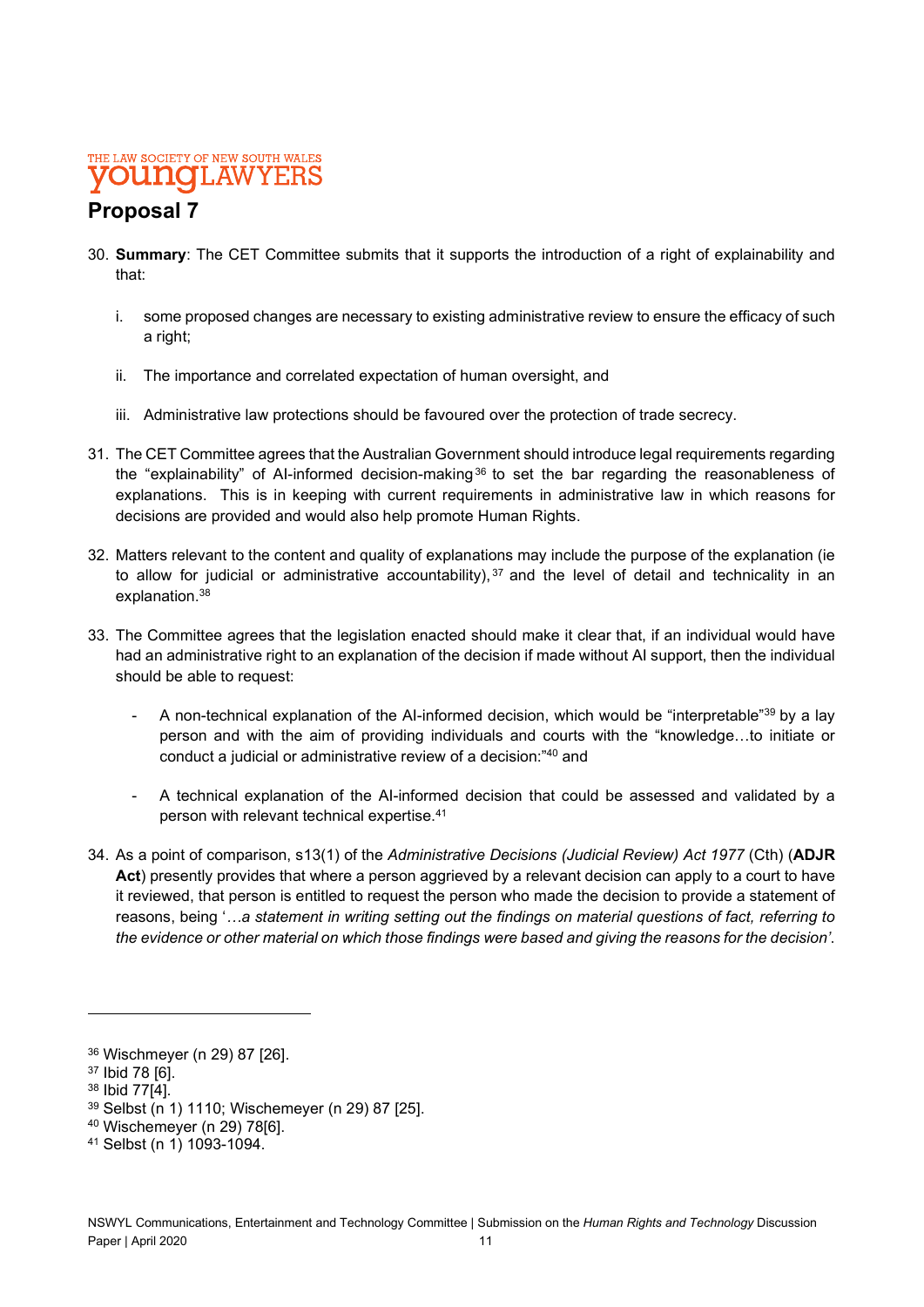- 35. Similarly, s49(1) of the Administrative Decisions Review Act 1997 (NSW) provides that, if an administrator makes an administratively-reviewable decision, an interested person may make a written request to the administrator for the reasons for the decision. Section 49(3) provides that the statement of reasons provided in response to such a request is to set out the findings on material questions of fact (referring to the evidence or other material on which those findings were based); the administrator's understanding of the applicable law; and the reasoning processes that led the administrator to the conclusions made by the administrator.
- 36. On this basis, the Committee submits that, in relation to explanations for administratively-reviewable AIinformed decisions, a statement of reasons will need to extend to the methodology used in reaching an AI-informed decision,<sup>42</sup> the quality of the data or information relied upon in the decision.<sup>43</sup> and the source of that data or information.<sup>44</sup>
- 37. Regarding the statement of reasons for administrative decisions, the Committee suggests that:
	- The definition of the term 'writing' may need to broaden so that it extends to 'codification', since it may not be possible to set out the results of an AI-informed decision in writing;
	- An administrator's understanding of the role and methodology of an applicable AI-technology or system used should be included in a statement of reasons;<sup>45</sup>
	- The model information (the relationship between normative aims, system values, and outputs) of the AI-informed decision-making system should be included in a statement of reasons; $^{46}$
	- That the technical specifics of model information may be excepted where this would reveal trade secrets or fail to explain why the decision was made; and,
	- The source and quality of the data or information relied on should be explained. $47$

#### Grounds of review

38. The Committee further submits that in order to be applicable to AI-informed decisions, grounds of review of administrative decisions in civil matters will need to be revised, updated or broadened, so that existing grounds of review encompass issues such as algorithm bias.

#### Access to information

<sup>42</sup> Selbst (n 1) 1130.

<sup>43</sup> Tony Boobier, Advanced Analytics and AI: Impact, Implementation, and the Future of Work (John Wiley & Sons, 2018), 167.

<sup>44</sup> Tischbirek (n 5) 105-106.

<sup>45</sup> Selbst (n 1) 1132.

<sup>46</sup> Wischmeyer (n 29) 95 [43].

<sup>47</sup> Tischbirek (n 5) 105-106.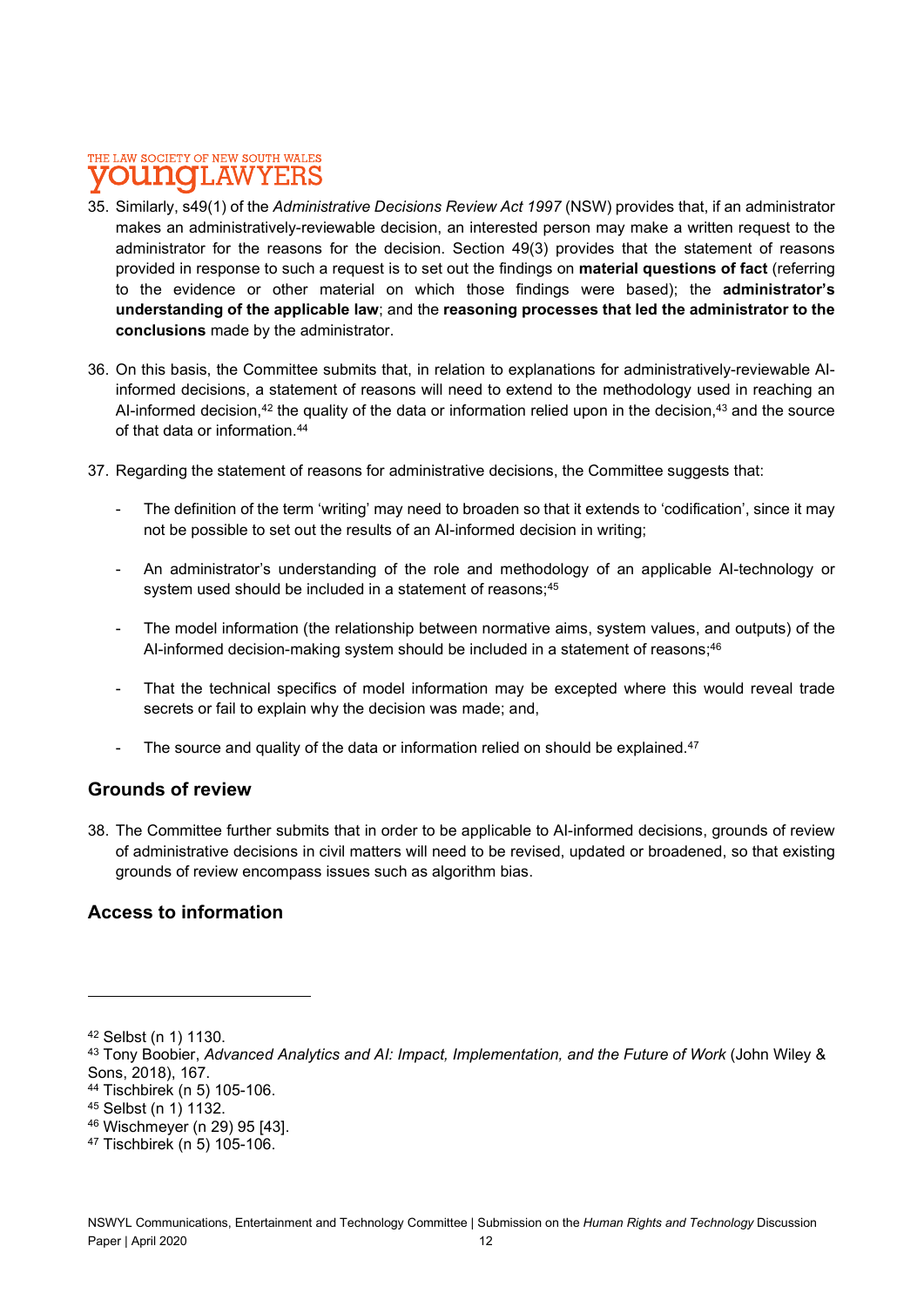- 39. The Committee also notes that AI-informed decision-making systems and the decisions they produce may raise novel issues regarding public access to government information.
- 40. For example, in NSW, s9(1) of the Government Information (Public Access) Act 2009 presently provides that a person who makes an application for access to government information 'has a legally enforceable right to be provided with access to the information… unless there is an overriding public interest against disclosure of the information'.
- 41. The Committee submits that Australian law should be reformed in order to anticipate applications from individual members of the public to information or data used by AI-informed decision-making systems, with a strong public interest in favour of disclosure such as considered in this paper.

#### Human oversight and intervention in AI-informed decision-making

42. The Committee submits that it is essential that human oversight and intervention in AI-informed decisionmaking be maintained as far as possible in order to bolster the legality of AI-informed decision-making. This would also ensure that accountability for AI-informed decision-making can be properly achieved.<sup>48</sup>

#### Trade Secrets

- 43. The Committee acknowledges that opacity surrounding certain aspects of an algorithm or AI program may be necessary for legitimate protections of commerciality or trade secrets. In the context of government decision-making there are three key distinctions to consider against the protection of trade secrets in the event of conflict: actual "competitive advantage," <sup>49</sup> the kind of disclosure necessary to achieve transparency, <sup>50</sup> and the kind of decision being made.
- 44. With respect to 'competitive advantage,' whilst this kind of transparency may create commercial costs to entering this area of development, this cost would apply to any group which sought to enter this field, diminishing the competitive disadvantage for any single developer.
- 45. Secondly, it is important to distinguish the difference between a "global" explanation of a model, and the explanation of a single decision ("local").<sup>51</sup> A 'holistic' explanation of a model will be both more challenging, and more likely to engage with material which might constitute a trade secret. Whilst there may be occasions where holistic examination of a model is in the interests of the rights of those affected, the established rights of administrative law are focused on single decisions.
- 46. Finally, and most importantly, the legal rights of persons impacted by administrative decisions should be understood to outweigh the commercial considerations of companies developing such tools. Administrative

<sup>48</sup> Selbst (n 1) 1132, 1139; Hermstrüwer (n 26) 204-205 [16]-[19]: example in the EU context.

<sup>49</sup> Selbst (n 1) 1093.

<sup>50</sup> Ibid 1130.

<sup>51</sup> Lisa Käde and Stephanie von Maltzan, 'Towards a Demystificaiton of the Black Box – Explainable AI and Legal Ramifications' (2019) 23(3) Journal of Internet Law 3, 5.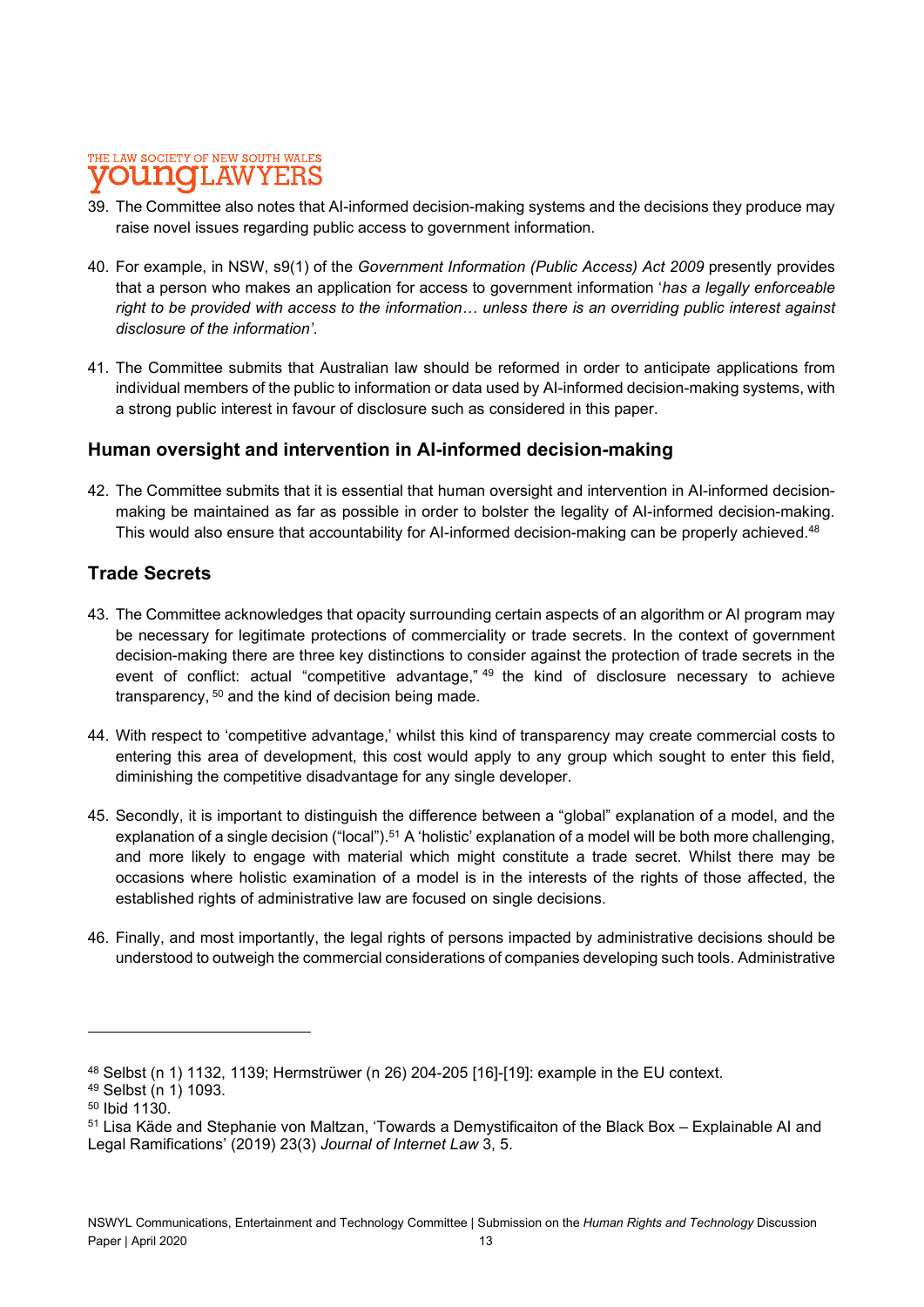decisions have specific rights of review and transparency that should not be diminished by the inclusion of AI or algorithmic support.

### Question B

- 47. Summary: The CET Committee supports the introduction of rebuttable presumption due to the significance and normative consistency within administrative law.
- 48. The Committee submits that, in respect to administrative law, a human decision-maker or government body must be responsible for an AI-informed decision, and that if a reasonable explanation for that decision cannot be provided, a rebuttable presumption that the decision was not made lawfully should apply.
- 49. Beyond the general standard of 'reasonableness', the Committee submits that administrative to actively ensure developers build-in transparency by design. Standards for transparency need to be developed with the input of the administrative bodies proposing to rely on the system, $52$  to ensure that model and normative aims are aligned, <sup>53</sup> and that the 'transparency' outcomes are conducive to judicial and administrative review.<sup>54</sup>

# 3. Models of Regulation

### Question D

- 50. Summary: The CET Committee submits that:
	- i. accountability and explainability are key principles to successful AI, and require at a minimum, the capacity for human intervention;
	- ii. a proposed list of 'Requirements' should be used to evaluate the accountability and explainability of a decision-making system;
	- iii. any introduction of legislation in this area would need to be technology and sector neutral; and
	- iv. minimum requirements are necessary to ensure ongoing commitment to transparency beyond the developer phase.
- 51. The Committee submits that Australian law should require the intervention by human decision-makers. This requirement is a practical manifestation of accountability and explainability when it comes to AI-

<sup>52</sup> Australian Human Rights Commission, Human Rights and Technology: Discussion Paper (December 2019),190.

<sup>53</sup> Selbst (n 1) 1130.

<sup>54</sup> Wischemeyer (n 29) 78[6].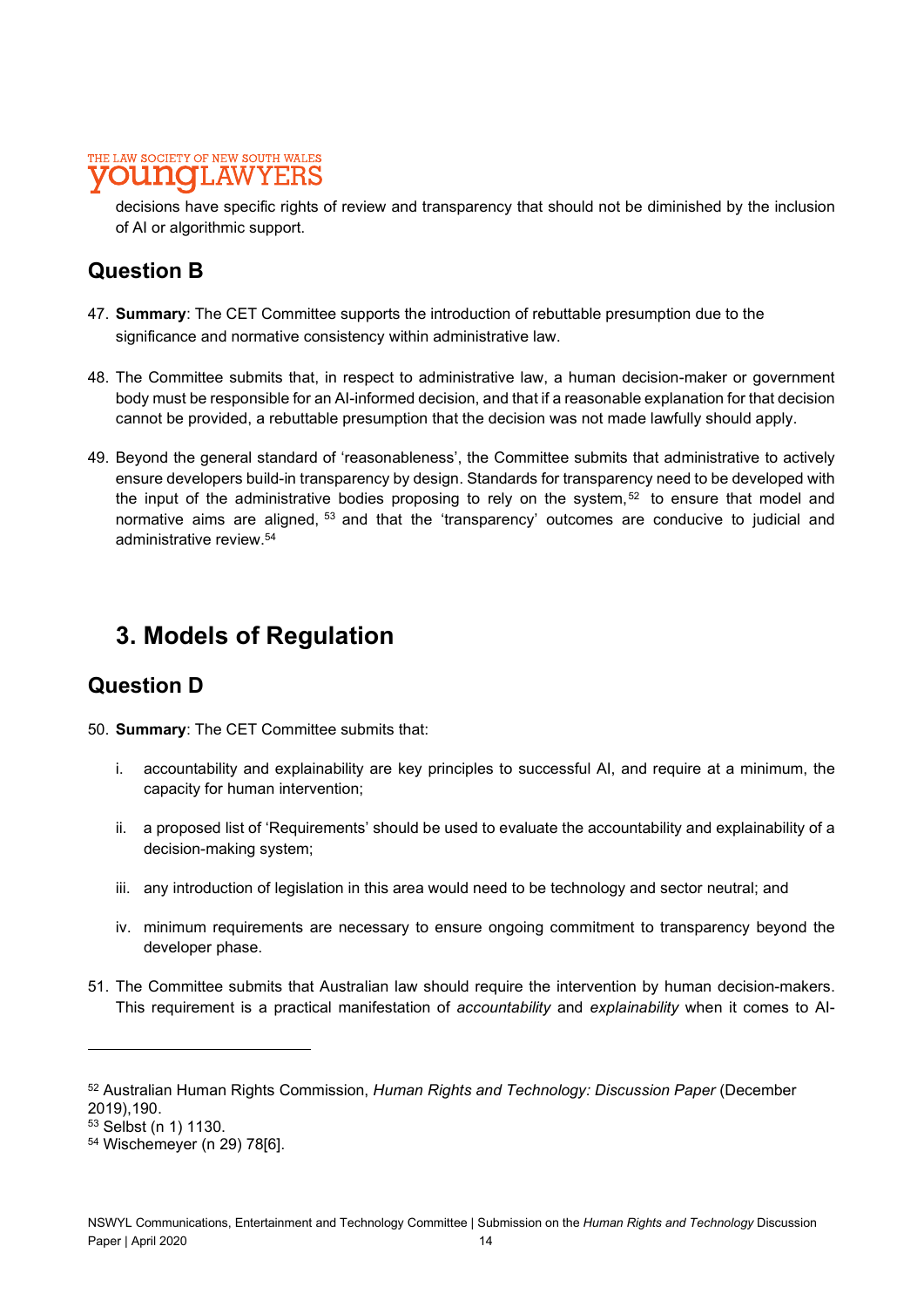informed decision-making, without which, there is potential for harm to the Human Rights of the subjects of decisions.<sup>55</sup> Such interventions should account for the following (henceforth '*the Requirements'*):<br>- Consider suitable parameters for decisions in light of the potential effect they can have on the Human

- 
- 
- 
- Rights of their subjects;<br>- Provide for Human Rights and ethics risk assessments;<br>- Provide mechanisms for monitoring compliance of the decision-making with the set parameters, and<br>- Provide mechanisms for ensuring reasona harm to Human Rights of the subjects of the decision-making, and compensation for the harm if restoration to their status prior to the decision-making is not feasible or is unreasonable.
- 52. In order to 'preserve a human-centric society' by 'protecting ethical values as defined in fundamental rights and basic constitutional principles',<sup>56</sup> human intervention is vital. This is particularly given the high potential harms of normative mismatch.<sup>57</sup> Such mismatch being a distinct possibility as AI systems may lack concepts of causality,58 a key feature of most ethical systems. The Committee views humans as necessary to ensure AI systems, which are becoming both ubiquitous and essential,<sup>59</sup> are 'trustworthy'.<sup>60</sup>
- 53. The Committee submits that the inherent requirement for human intervention must not distinguish between AI-informed decision-making occurring in any sector of the economy. Just as existing laws covering subjects like discrimination and consumer protection are technology-neutral,<sup>61</sup> the inherent requirement must be sector-neutral as a minimum. The precise nature of this requirement, and any unique elements of it, would have to be calibrated by the nature and magnitude of the infringement upon the Human Rights of the subjects of the decision in question.
- 54. The requirement for intervention of human decision-makers (across sectors), at minimum should include the following (formatted here in an example legislative framework):

Human beings who are actively involved in the development and/or deployment of an AI-informed system with the express intention that that AI-informed system is to be used to make a decision with a substantive effect on the Human Rights of the subject(s) of that decision, or who are otherwise

<sup>55</sup> See eg Australian Human Rights Commission, Human Rights and Technology: Discussion Paper (December 2019) 75, 81-2; Select Committee on Artificial Intelligence, AI in the UK: Ready, Willing and Able? (House of Lords Paper No 100, Session 2017-19) 36.

<sup>56</sup> World Economic Forum, AI Governance: A Holistic Approach to Implement Ethics into AI (White Paper, January 2019) 15.

<sup>57</sup> Hermstrüwer (n 26) 216 [56].

<sup>58</sup> Will Knight, 'If AI's So Smart, Why Can't it Grasp Cause and Effect?', Wired (online, 9 March 2020) <https://www.wired.com/story/ai-smart-cant-grasp-cause-effect/>

<sup>59</sup> Pintarch v Deputy Commissioner of Taxation [2018] FCAFC 79 [47].

<sup>60</sup> European Commission Independent High-Level Expert Group on Artificial Intelligence, Ethics Guidelines for Trustworthy AI (Guidelines, 8 April 2019) 7 <https://ec.europa.eu/digital-single-market/en/news/ethicsguidelines-trustworthy-ai>.

<sup>61</sup> Australian Human Rights Commission (n 54) 87.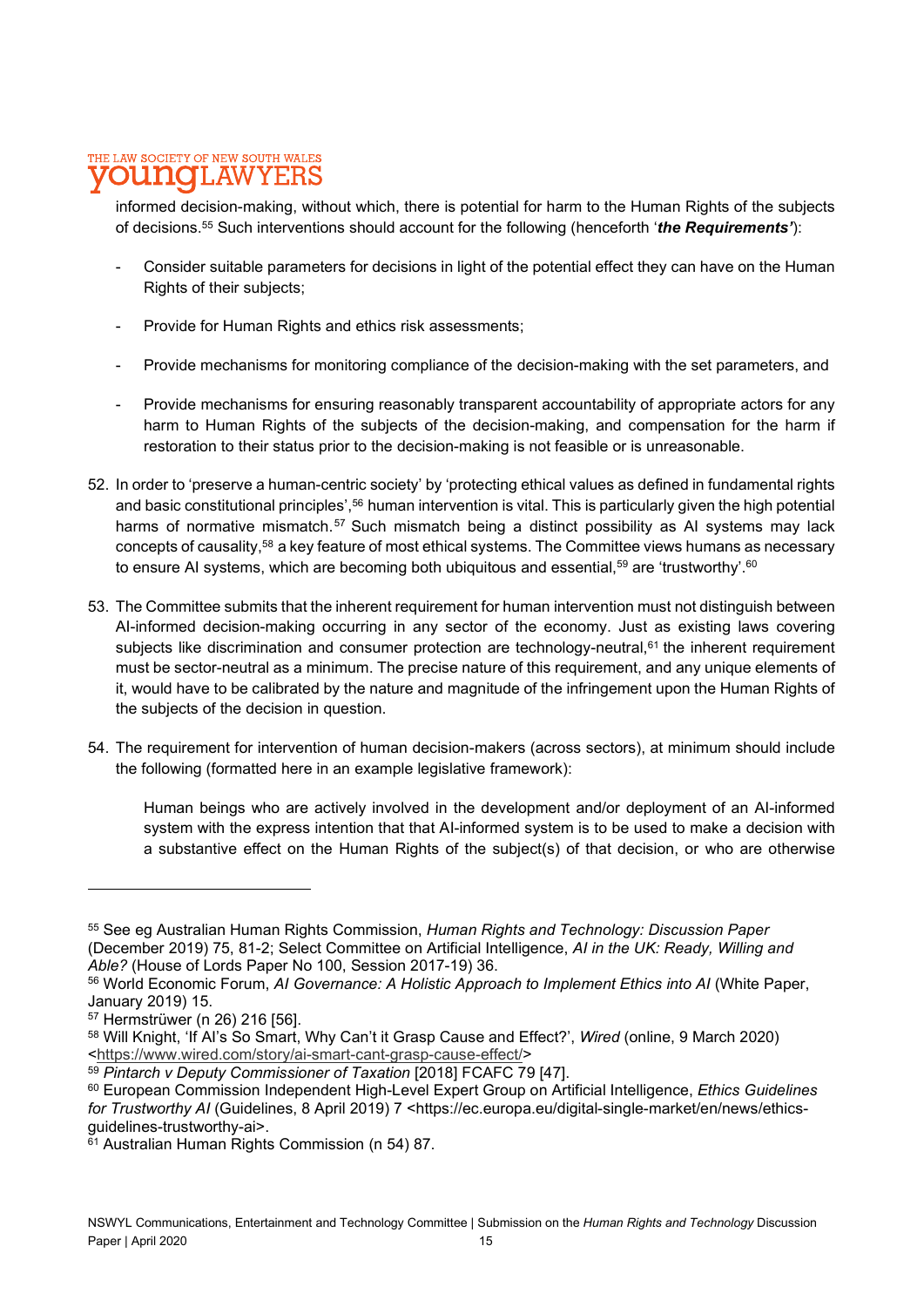involved in the operation of the AI-informed system as decision-makers must establish, execute and maintain measures of a similar character to the following:

- i. Setting and maintaining the Requirements;
- ii. Compliance with all relevant laws;
- iii. Compliance with minimum reasonable standards for transparency of the actions taken in course of setting the Requirements;
- iv. Providing an effective means for the subjects of past decisions to challenge them on the grounds of violation of their Human Rights under relevant international covenants to which Australia is a signatory, and:
- if the challenge is not made out, provide a reasonable explanation of the reasons for the original decision and why the challenge is not made out; or
- if the challenge is made out, amend or cancel the decision; and
- v. Proactively intervening before a decision is made if they, or their human associates, reasonably suspect, regardless of the source of the evidence informing that suspicion, that a violation of the Human Rights of a subject(s) of the decision may occur.
- 55. This process should be implemented in addition to best practice guidance from respected international or supranational organisations, such as (bodies within the) the European Commission (especially the recommended mechanisms for human oversight),<sup>62</sup> the World Economic Forum<sup>63</sup> and the OECD.<sup>64</sup>
- 56. The Committee recognises that these recommendations cover more than merely the point-in-time intervention of dedicated 'human decision-makers' in an AI-informed decision. The inclusion of developers in this model of the proposed requirement is significant to ensuring systems which are transparent by design, and to ensuring accessible enforcement mechanism for human and administrative rights across sectors.
- 57. By placing the legal obligation on the overseeing or commissioning body, and not just the designers, this measure seeks to ensure continued transparency beyond initial impact reports. The Committee, however, also recognises this process of intervention will often be interdisciplinary, being driven by the efforts of the developers, testers and maintainers of the AI-informed system as well as the dedicated decision-makers. This echoes the Recommendation of the OECD Council on AI, which champions multi-stakeholder collaboration.65

<sup>62</sup> European Commission Independent High-Level Expert Group on Artificial Intelligence (n 60).

<sup>63</sup> See eg World Economic Forum (n 55).

<sup>64</sup> OECD, Recommendation of the Council on Artificial Intelligence (OECD Legal Instrument No OECD/LEGAL/0449, 22 May 2019).

 $65$  Ibid 2.5(b)-(c).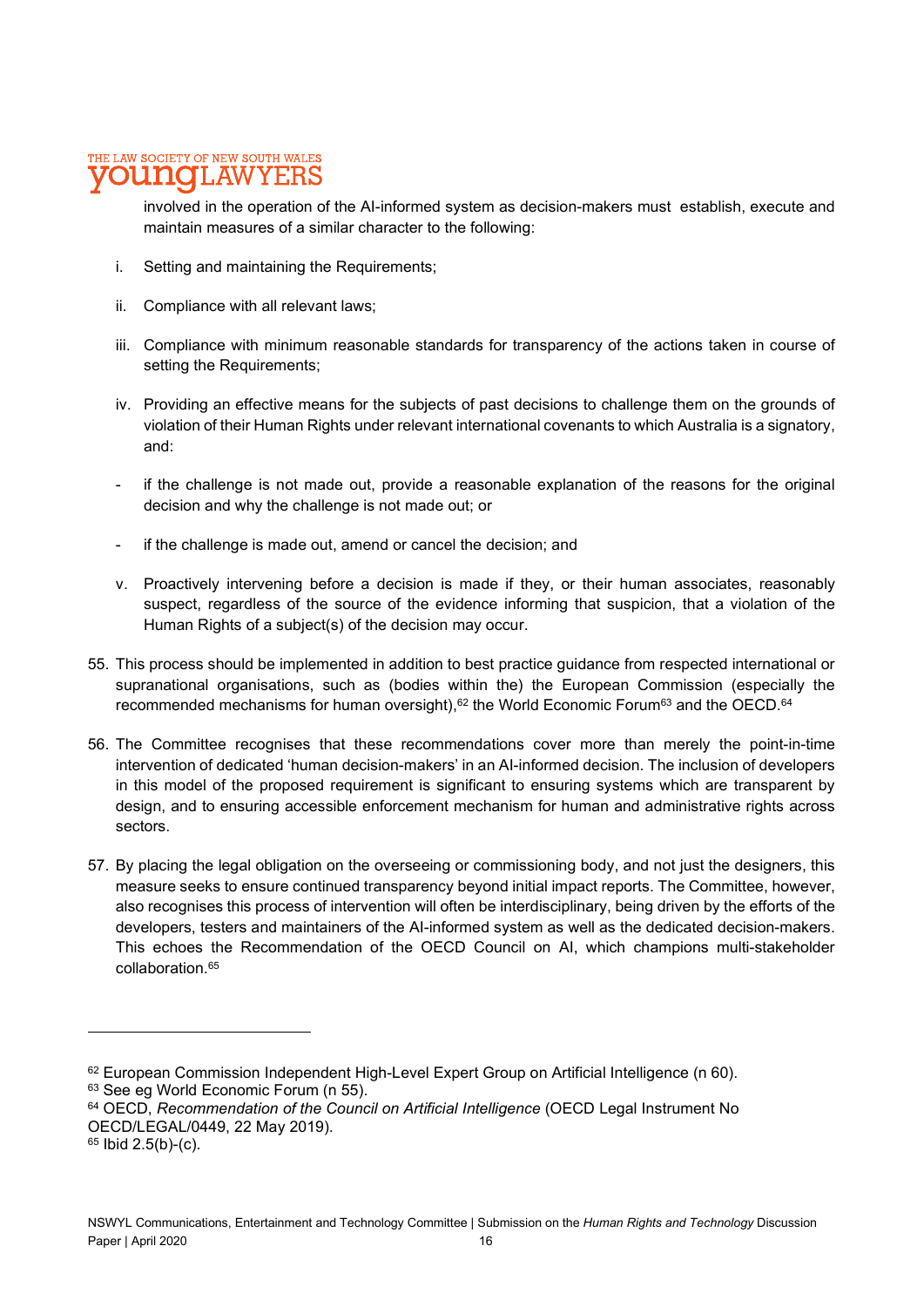58. Human intervention in AI-informed decision-making is not a panacea for rationality.66 We would invite the Commission as a well-placed and essential stake-holder to do further research on this issue, given the importance of human agency and user autonomy in relation to AI systems.<sup>67</sup>

### Question F

- 59. Summary: The CET Committee submits that:
	- i. a regulatory sandbox may be a significant measure to respond to the rapid development of the sector;
	- ii. technological neutrality, or a multi-sector specific system would be necessary to ensure universal Human Rights;
	- iii. in addition to Human Rights, key areas will include privacy, data governance, and cyber security.
	- iv. Regarding criteria of entry, the CET Committee submits that requirements of cyber security expertise and solvency will be necessary to preserve efficacy;
	- v. a multi-disciplinary, multi-stakeholder approach is necessary;
	- vi. the aims of the sandbox, on balance, should supersede other legal rights such as trade secrets; and
	- vii. the sandbox should be evaluated by reference to the Commission's proposed 'Requirements' at minimum;
- 60. The Committee supports the use of a Human Rights regulatory sandbox as one aspect of the development of appropriate regulation. It agrees with the Commission about the rapid, unpredictable development of AI and the delay inherent to legislative reform to catch up.<sup>68</sup> This form of regulation is a key part of an effective regulatory landscape, especially considering the need to in-build protections in the developmental and design stages.<sup>69</sup> and the stage of the stage of the stage of the stage of the stage of the stage of the stage o

### (a) What should be the scope of operation of the regulatory sandbox, including criteria for eligibility to participate and the types of system that would be covered?

61. The CET Committee considers that the regulatory sandbox must be technology neutral. It must not exclude any particular type of AI-informed system or use case. If such a sandbox would be too broad or unwieldy, however, for relevant government agencies to control, the CET Committee recommends that the Commission research the potential for multiple sandboxes that are either catered to the type of AI involved

<sup>66</sup> Australian Human Rights Commission (n 54) 101-2.

<sup>67</sup> European Commission Independent High-Level Expert Group on Artificial Intelligence (n 58).

<sup>68</sup> Australian Human Rights Commission (n 54) 108.

<sup>69</sup> Australian Human Rights Commission (n 54) 108-109.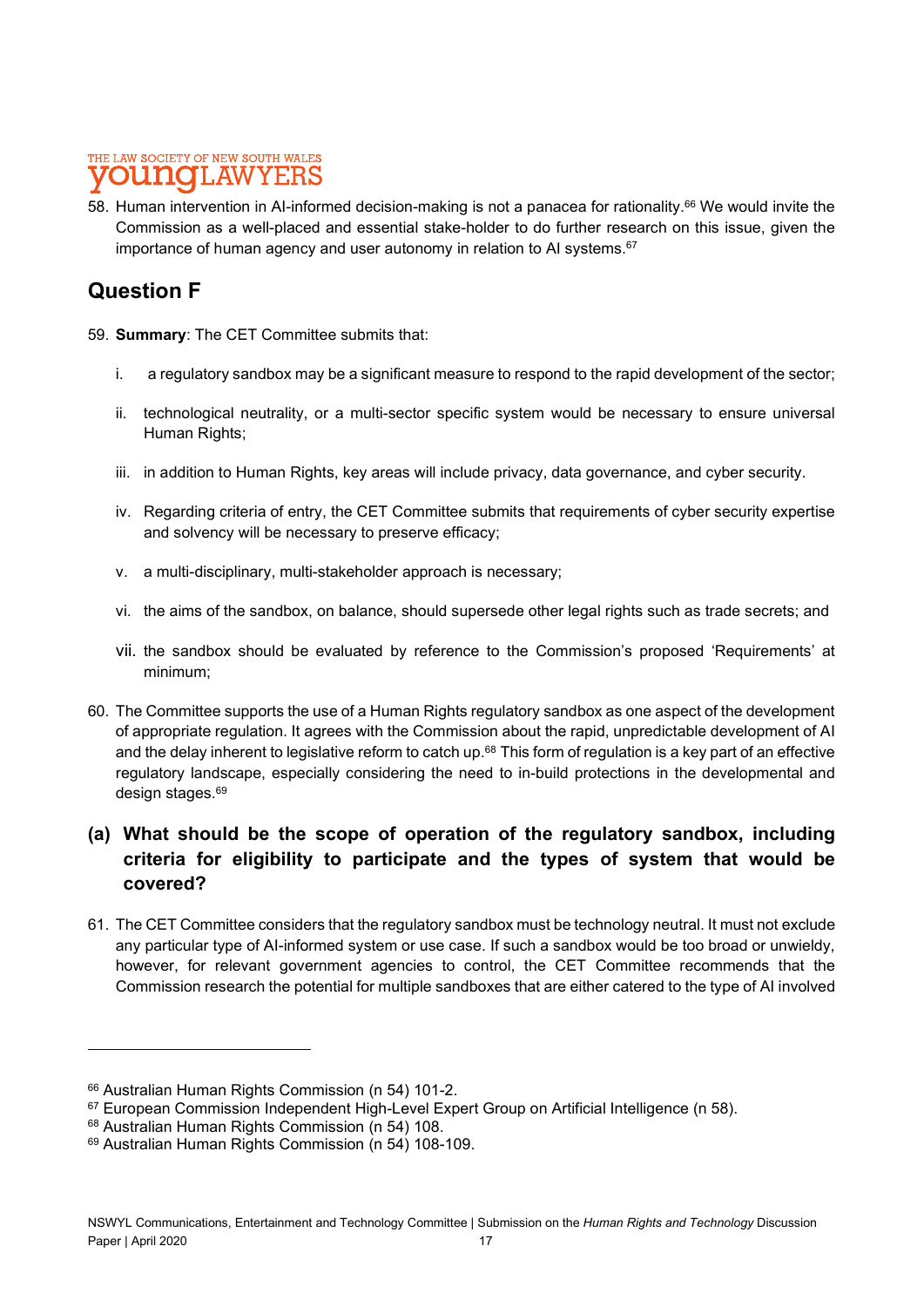in the decision-making system (be it merely simple machine learning algorithms or exceedingly complex artificial neural networks) or the sector to which the system is targeted.

- 62. The CET Committee views that operation of the sandbox should, again, consist of a multidisciplinary approach including input and supervision from legal representative(s) advising the developer, legal counsel from the relevant government agency or agencies administering the sandbox, and experienced cyber security experts. The sandbox may also require the completion of specific supervised outcomes including ethics/Human Rights risk training (at a standard which is approved by the Commission), a cybersecurity and privacy protection plan in relation to its participation, and a statement of objectives.
- 63. The Commission may consider these criteria in addition to those governing the sandboxes mentioned in the Discussion Paper, $70$  as well as financial services regulatory sandboxes from government agencies such as the United Kingdom's Financial Conduct Authority; especially the criterion of 'genuine innovation'.71
- 64. Given both the nature of the technology and the rights involved, an international or multinational approach may help maximise the learnings and benefits from a sandbox setting, however, may also diminish the administrative capacity of a participating government entity. The Commission could model such a sandbox after the financial services regulatory equivalent in the Global Financial Innovation Network.<sup>72</sup>

### (b) What areas of regulation should it cover?

65. The CET Committee submits that the sandbox should cover Human Rights, privacy, data governance and cybersecurity as a minimum, given the strong relevance of these areas to AI (see our earlier submission on AI).<sup>73</sup> Any additional areas of regulation that the sandbox must cover would be those that are directly and primarily engaged by the use case(s) represented by the system or the needs of any particular sector.

### (c) What controls or criteria should be in place prior to a product being admitted to the regulatory sandbox?

- 66. With respect to criteria of admission, the CET Committee considers the following issues to be significant
	- to avoiding undue breaches of privacy and Human Rights:<br>- The applicant entity must have passed a cybersecurity and data governance audit for compliance with relevant standards under the Privacy Act 1988 (Cth), ISO/IEC 27001 and the Australian Government Information Security Manual, and

<sup>73</sup> Ellen Brown et al, Submission to Submission to Department of Industry, Innovation and Science,

<sup>70</sup> See eg Australian Human Rights Commission (n 54) 118.

<sup>71</sup> See eg 'Applying to the Regulatory Sandbox', Financial Conduct Authority (Web Page, 17 January 2020) <https://www.fca.org.uk/firms/innovation/regulatory-sandbox-prepare-application>.

<sup>&</sup>lt;sup>72</sup> 'Global Financial Innovation Network (GFIN)', Financial Conduct Authority (Web Page, 27 February 2020) <https://www.fca.org.uk/firms/innovation/global-financial-innovation-network >.

Commonwealth of Australia, Artificial Intelligence: Australia's Ethics Framework (11 June 2019).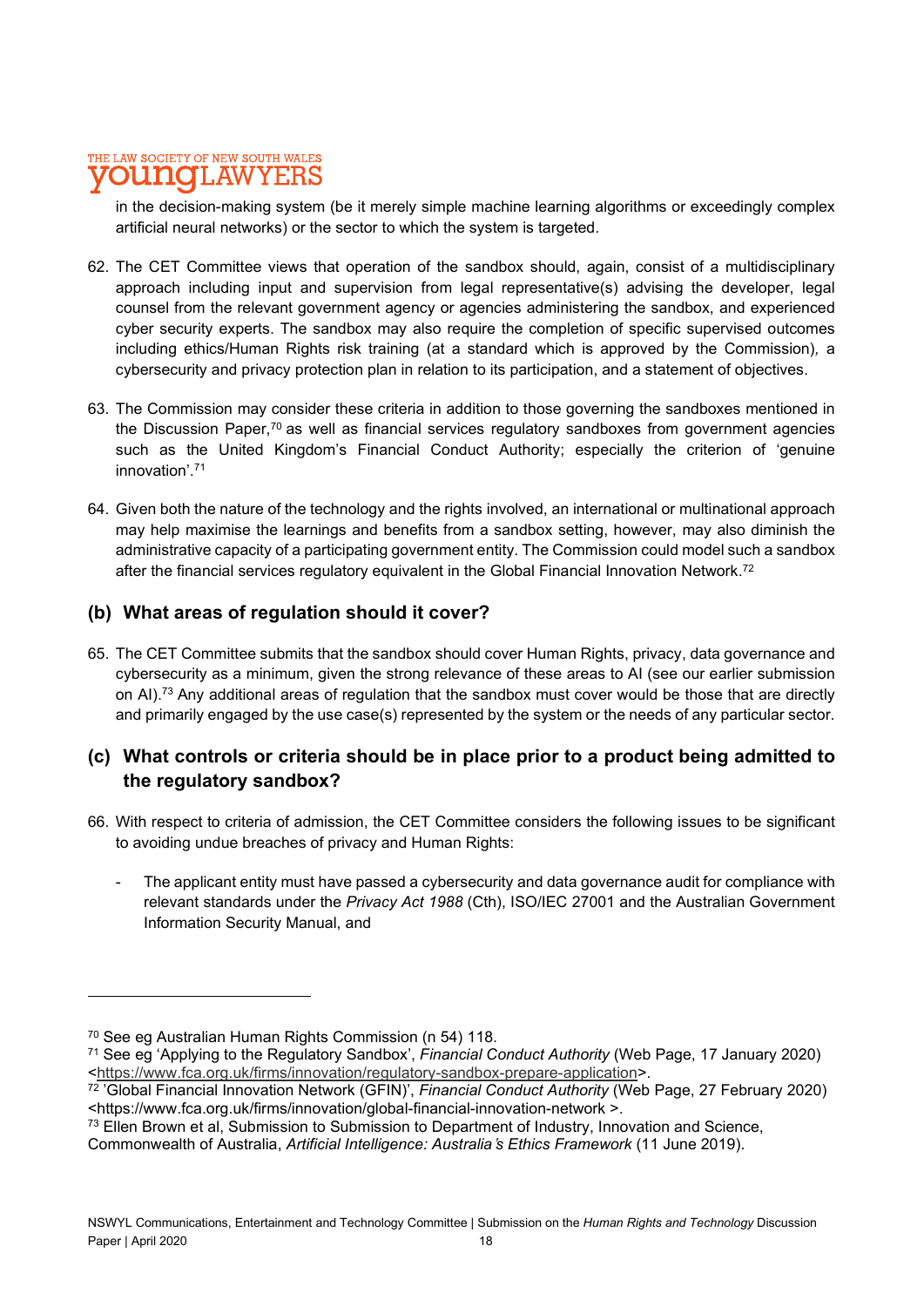The applicant entity or their sponsor must have sufficient funds available to remain a going concern during their participation.

#### (e) What body or bodies should run the regulatory sandbox?

- 67. The CET Committee notes (in addition to the Commission) the following bodies as possible governing entities:
	- Office of the Australian Information Commissioner:
	- Australian Cyber Security Centre;
	- Australian Competition and Consumer Commission;

### (f) How could the regulatory sandbox draw on the expertise of relevant regulatory and oversight bodies, civil society and industry?

- 68. Multidisciplinary support from regulatory bodies is significant in the framing of initial policy objectives, eligibility criteria, controls and processes for the sandboxes, as well as the criteria for evaluation of the sandboxes.
- 69. The nature of this consultation and liaison, and the particular stakeholders prioritised in the process, should vary with the nature of the policy objectives, community sector(s) or area(s) of law primarily engaged by the specific cohort of entities participating in the sandbox.

### (g) How should it balance competing imperatives eg, transparency and protection of trade secrets?

- 70. The Committee provides that Human Rights, and existing legal rights of the individual are of paramount importance, and as previously discussed, hinge upon transparency and accountability.
- 71. While the protection of intellectual property is an important and necessary measure, it must not overshadow what is the primary objective of the regulatory sandbox — the protection and enhancement of the Human Rights of the subjects of decisions made by the AI-informed system. The potential freedom offered by the regulatory sandbox to test and refine the Human Rights-compliance of innovative technologies in a controlled environment must not be unduly limited by the imperative of protecting commercially sensitive information. A properly functioning sandbox can be conducive to the generation of better, more valuable, technology which is more capable of fulfilling the sandbox's policy objectives, versus a more limited one: the benefits of the sandbox is tied with the quality and depth of the testing.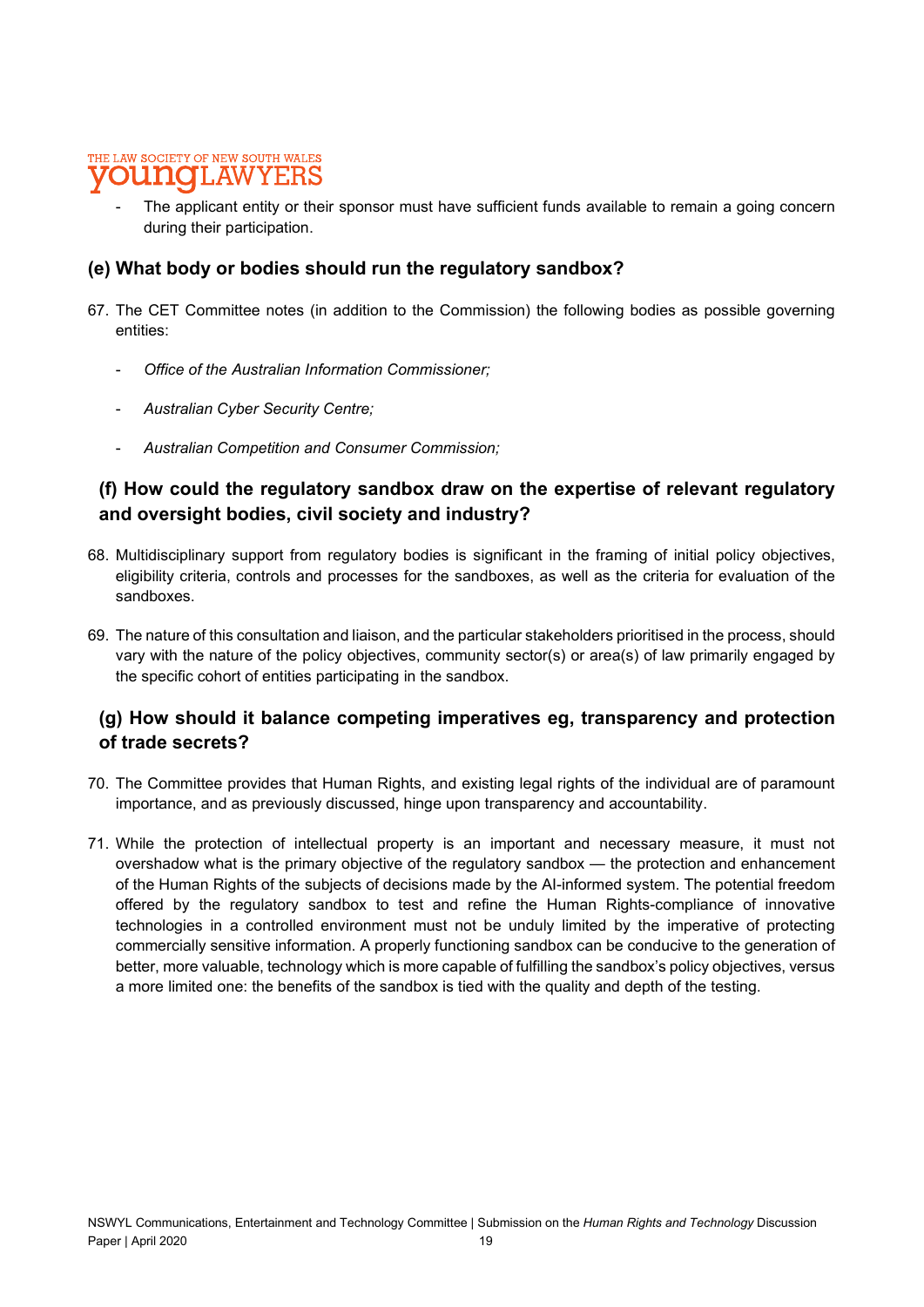### (h) How should the regulatory sandbox be evaluated?

- 72. Standards of evaluation should consider the practices of the sandboxes mentioned in the Discussion Paper,<sup>74</sup> as well as financial services regulatory sandboxes. The European Commission Independent High-Level Expert Group on Artificial Intelligence pilot list for 'Trustworthy AI Assessment' would be a useful source of evaluation criteria as well. <sup>75</sup> This would be in addition to the previous Requirements as discussed above. Additional considerations may include:
	- 1. Were the policy objectives of the sandbox met by the results of the participation of the applicant entity?
	- 2. Were the specific objectives set by the applicant entity aligned with the policy objectives of the sandbox?
	- 3. Were any cybersecurity risks in relation to the AI-informed system successfully mitigated, or incidents averted or reasonably managed?
	- 4. Were any privacy risks in relation to the AI-informed system successfully mitigated, or incidents averted or reasonably managed?
	- 5. What was the financial impact of the AI-informed system? Did it operate within the applicant entity's budget, developed in consultation with the experts from the sandbox that advised the entity?

### Proposal 10

- 73. Summary: The CET Committee is in favour of Proposal 10 and supports such a right as the logical and practical extension of accountability.
- 74. This is a logical extension of the requirement of human intervention and broader human involvement in the development and deployment of AI-informed systems for decision-making. The sheer potential for harm arising from the use of AI<sup>76</sup> necessitates accountability of the most serious kind. Liability provides a potentially significant deterrent against both negligent and deliberate harms to Human Rights. Actors would be required, by implication, to put in reasonable measures to prevent, and not merely to respond to such harms at all stages, from development to decision, and thereafter.
- 75. This is of particular significance to decisions which impact on the administrative rights, but as discussed, the administrability of an issue should not limit the regulation. All actors relying on AI have the potential to impact the rights of communities and individual, and should be responsible for those harms, just as they would without the use of AI systems.

<sup>74</sup> See eg Australian Human Rights Commission, (n 54) 118.

<sup>75</sup> European Commission Independent High-Level Expert Group on Artificial Intelligence, (n 60).

<sup>76</sup> See eg Australian Human Rights Commission, (n 54) 67; Alana Maurushat, 'BD Use by Law Enforcement and Intelligence in the National Security Space: Perceived Benefits, Risks And Challenges '(2016) 21 Media and Arts Law Review 229, 250-1.